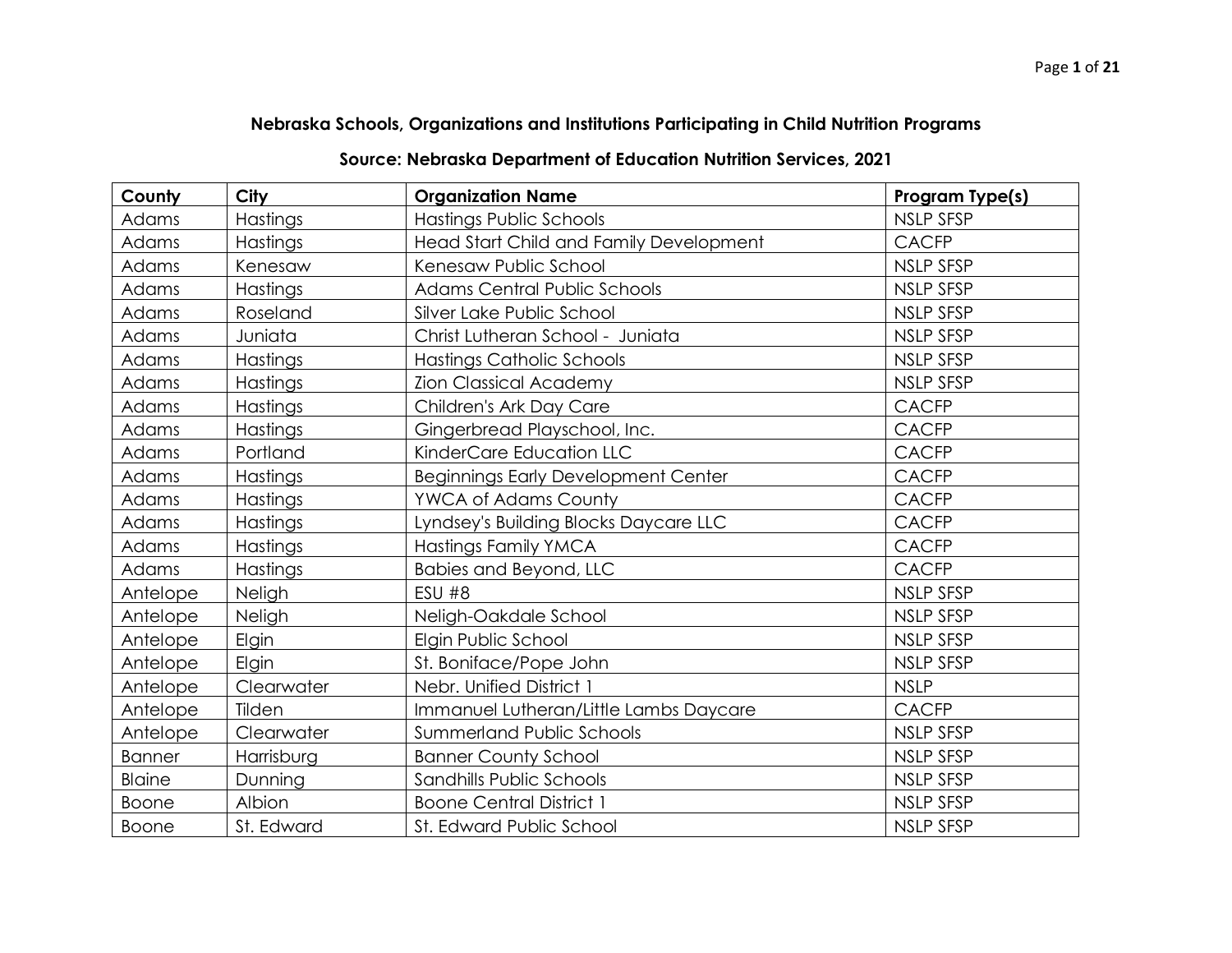| County           | <b>City</b>     | <b>Organization Name</b>                            | Program Type(s)  |
|------------------|-----------------|-----------------------------------------------------|------------------|
| <b>Boone</b>     | Albion          | St. Michaels School - Albion                        | <b>NSLP SFSP</b> |
| <b>Boone</b>     | Cedar Rapids    | Riverside Public School                             | <b>NSLP SFSP</b> |
| <b>Box Butte</b> | Alliance        | Alliance Public Schools                             | <b>NSLP SFSP</b> |
| <b>Box Butte</b> | Hemingford      | Hemingford Public School                            | <b>NSLP SFSP</b> |
| <b>Box Butte</b> | Alliance        | St. Agnes Academy - Alliance                        | <b>NSLP SFSP</b> |
| <b>Box Butte</b> | Alliance        | Sher Bears United Methodist Church Child Dev Center | <b>CACFP</b>     |
| Boyd             | <b>Butte</b>    | <b>Boyd County Schools</b>                          | NSLP SFSP        |
| Brown            | Ainsworth       | Ainsworth City School                               | <b>NSLP SFSP</b> |
| <b>Buffalo</b>   | Kearney         | Kearney Public Schools                              | CACFP NSLP SFSP  |
| <b>Buffalo</b>   | Gibbon          | Gibbon Public School                                | <b>NSLP SFSP</b> |
| <b>Buffalo</b>   | SHELTON         | Shelton Public School                               | <b>NSLP SFSP</b> |
| <b>Buffalo</b>   | Ravenna         | Ravenna Public Schools                              | NSLP SFSP        |
| <b>Buffalo</b>   | Pleasanton      | Pleasanton Public School                            | <b>NSLP SFSP</b> |
| <b>Buffalo</b>   | Amherst         | Amherst Public School                               | <b>NSLP SFSP</b> |
| <b>Buffalo</b>   | Kearney         | West Kearney High                                   | <b>NSLP</b>      |
| <b>Buffalo</b>   | Kearney         | Kearney Catholic High School                        | <b>NSLP SFSP</b> |
| <b>Buffalo</b>   | Kearney         | Zion Lutheran School - Kearney                      | <b>NSLP SFSP</b> |
| <b>Buffalo</b>   | Elm Creek       | Elm Creek Public School                             | CACFP NSLP SFSP  |
| <b>Buffalo</b>   | Kearney         | Sonshine World - New Life Assembly                  | <b>CACFP</b>     |
| <b>Buffalo</b>   | Kearney         | Pumpkin Patch Child Care                            | <b>CACFP</b>     |
| <b>Buffalo</b>   | Kearney         | Mid-Nebraska Community Action                       | <b>CACFP</b>     |
| <b>Buffalo</b>   | Kearney         | <b>UNK Child Development Center</b>                 | <b>CACFP</b>     |
| <b>Buffalo</b>   | Kearney         | Kidtopia Childcare Inc.                             | <b>CACFP</b>     |
| <b>Buffalo</b>   | Kearney         | South Central Behavioral Services                   | <b>CACFP</b>     |
| <b>Buffalo</b>   | Ravenna         | Little Jay's Playgroup                              | <b>CACFP</b>     |
| Burt             | Tekamah         | Tekamah-Herman Public School                        | <b>NSLP SFSP</b> |
| Burt             | Oakland         | Oakland-Craig Schools                               | <b>NSLP SFSP</b> |
| Burt             | Lyons           | Lyons-Decatur N.E. School                           | <b>NSLP SFSP</b> |
| <b>Butler</b>    | David City      | David City Public School                            | <b>NSLP SFSP</b> |
| <b>Butler</b>    | <b>Brainard</b> | East Butler Public School                           | <b>NSLP SFSP</b> |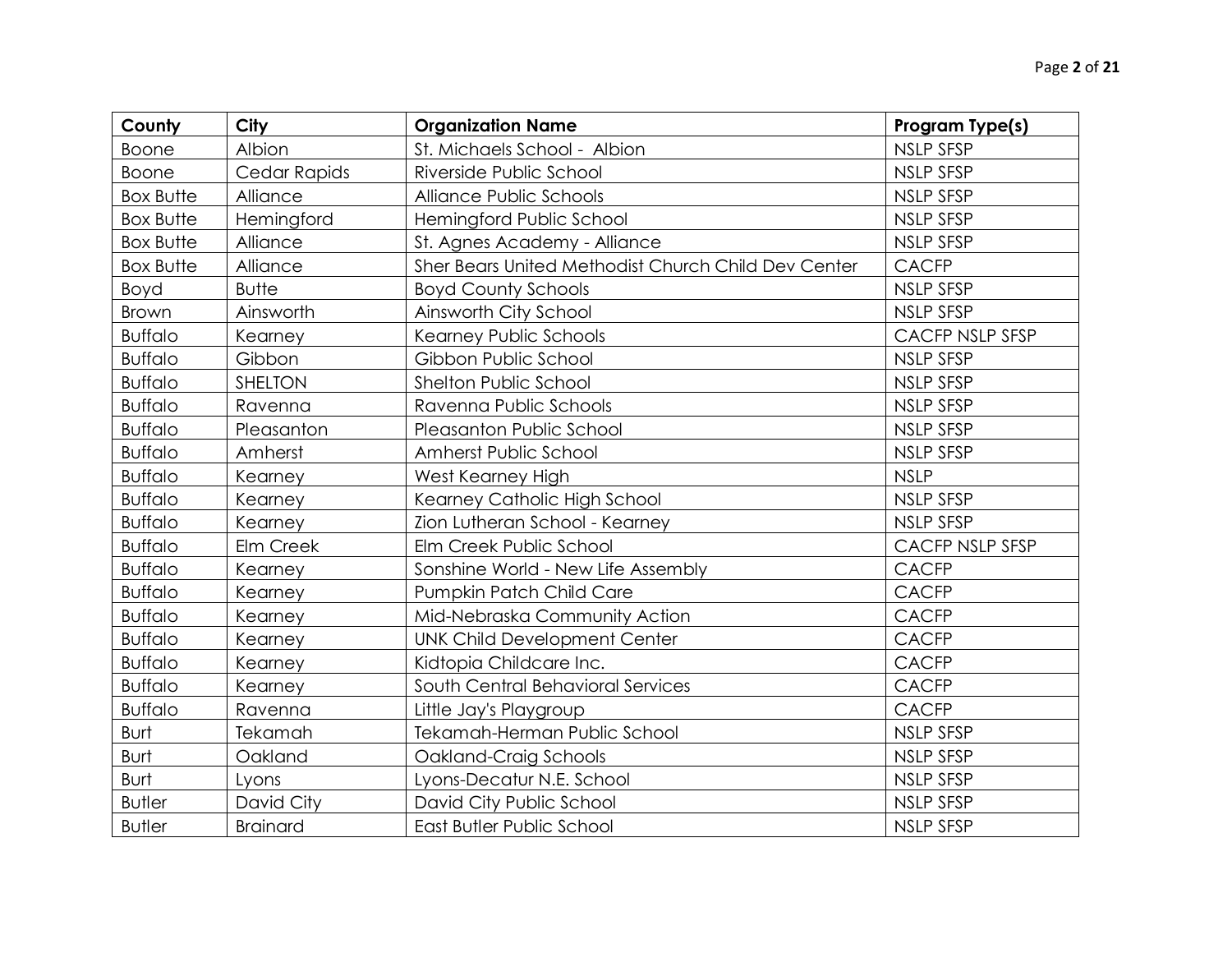| County        | City          | <b>Organization Name</b>                            | <b>Program Type(s)</b> |
|---------------|---------------|-----------------------------------------------------|------------------------|
| <b>Butler</b> | David City    | Aquinas-St. Mary's School                           | <b>NSLP SFSP</b>       |
| Cass          | Louisville    | YMCA Camp Kitaki                                    | <b>NSLP</b>            |
| Cass          | Plattsmouth   | Plattsmouth Comm. Schools                           | <b>NSLP SFSP</b>       |
| Cass          | Weeping Water | Weeping Water Public School                         | <b>NSLP SFSP</b>       |
| Cass          | Louisville    | Louisville Public School                            | <b>NSLP SFSP</b>       |
| Cass          | Murray        | Conestoga Public Schools                            | <b>NSLP SFSP</b>       |
| Cass          | Murdock       | Elmwood-Murdock School                              | <b>NSLP SFSP</b>       |
| Cass          | Plattsmouth   | St. John the Baptist School                         | <b>NSLP SFSP</b>       |
|               |               | Plattsmouth Head Start- Plattsmouth Community       |                        |
| Cass          | Plattsmouth   | Schools                                             | <b>CACFP</b>           |
| Cass          | Plattsmouth   | <b>Happy Hearts Day Care</b>                        | <b>CACFP</b>           |
| Cass          | Ashland       | NE Lutheran Outdoor Ministries                      | <b>NSLP</b>            |
| Cass          | Louisville    | Kid's Place Child Care, Inc.                        | <b>CACFP</b>           |
| Cedar         | Hartington    | <b>East Catholic Elementary</b>                     | <b>NSLP SFSP</b>       |
| Cedar         | Hartington    | Hartington-Newcastle Public School                  | <b>NSLP SFSP</b>       |
| Cedar         | Randolph      | Randolph Public Schools                             | <b>NSLP SFSP</b>       |
| Cedar         | Laurel        | Laurel-Concord-Coleridge School                     | <b>NSLP SFSP</b>       |
| Cedar         | Wynot         | Wynot Public School                                 | <b>NSLP SFSP</b>       |
| Cedar         | Hartington    | <b>Holy Trinity School</b>                          | NSLP SFSP              |
|               |               | Cardinal Child Development Center/dba Cardinal Kids |                        |
| Cedar         | Randolph      | Learning                                            | <b>CACFP</b>           |
| Chase         | Wauneta       | Wauneta-Palisade Public School                      | <b>NSLP SFSP</b>       |
| Chase         | Imperial      | <b>Chase County Schools</b>                         | <b>NSLP SFSP</b>       |
| Cherry        | Valentine     | <b>Valentine Community Schools</b>                  | <b>NSLP SFSP</b>       |
| Cherry        | Cody          | Cody-Kilgore Schools                                | <b>NSLP SFSP</b>       |
| Cheyenne      | Sidney        | Sidney Public School                                | <b>NSLP SFSP</b>       |
| Cheyenne      | Dalton        | Leyton Public School                                | <b>NSLP SFSP</b>       |
| Cheyenne      | Potter        | Potter-Dix Public School                            | <b>NSLP SFSP</b>       |
| Cheyenne      | Sidney        | Here Wee Grow/Cheyenne Cty Child Development        | <b>CACFP</b>           |
| Cheyenne      | Sidney        | Kid's Korner                                        | <b>CACFP</b>           |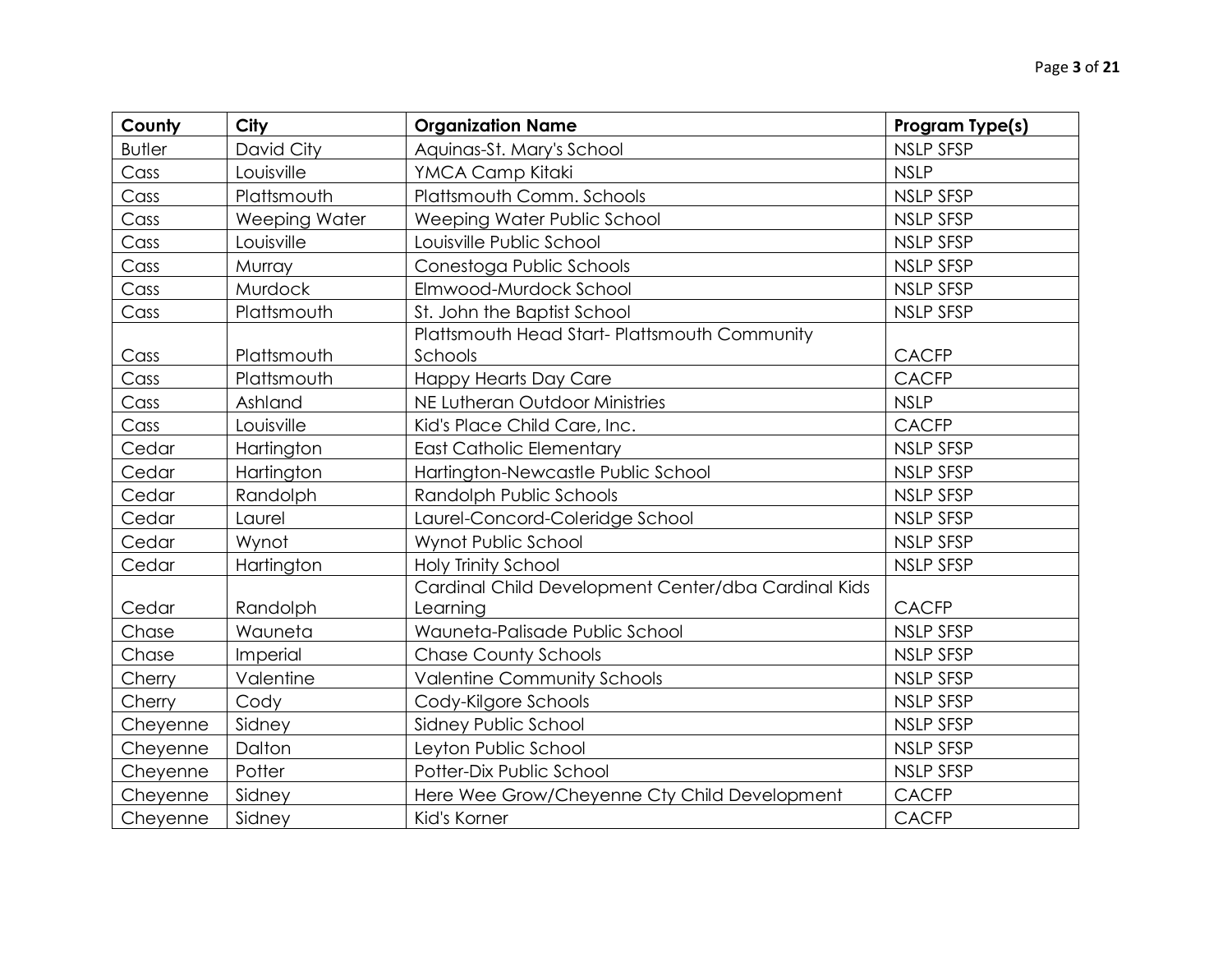| County | <b>City</b>              | <b>Organization Name</b>                   | Program Type(s)        |
|--------|--------------------------|--------------------------------------------|------------------------|
| Clay   | Sutton                   | <b>Sutton Public Schools</b>               | <b>NSLP SFSP</b>       |
| Clay   | <b>HARVARD</b>           | Harvard Public School                      | <b>NSLP SFSP</b>       |
| Colfax | Leigh                    | Leigh Community School                     | NSLP SFSP              |
| Colfax | Clarkson                 | Clarkson Public School                     | <b>NSLP SFSP</b>       |
| Colfax | Clarkson                 | St. John Neumann School                    | <b>NSLP</b>            |
| Colfax | Howells                  | Howells Community Catholic School          | <b>NSLP</b>            |
| Colfax | Leigh                    | Zion Community Daycare - Leigh             | <b>CACFP</b>           |
| Colfax | <b>Howells</b>           | Howells-Dodge Consolidated School District | NSLP SFSP              |
| Colfax | Schuyler                 | Noah's Ark Daycare LLC ED                  | <b>CACFP</b>           |
| Cuming | West Point               | West Point Public School                   | <b>NSLP SFSP</b>       |
| Cuming | <b>BANCROFT</b>          | <b>Bancroft-Rosalie School</b>             | <b>NSLP SFSP</b>       |
| Cuming | Wisner                   | Wisner-Pilger Public School                | NSLP SFSP              |
| Cuming | West Point               | St. Paul Lutheran School - West Point      | <b>NSLP SFSP</b>       |
| Cuming | West Point               | Guardian Angels Central Catholic Schools   | NSLP SFSP              |
| Custer | Merna                    | Anselmo-Merna Public School                | NSLP SFSP              |
| Custer | <b>Broken Bow</b>        | <b>Broken Bow Public School</b>            | <b>CACFP NSLP SFSP</b> |
| Custer | ANSLEY                   | Ansley Public School                       | <b>NSLP SFSP</b>       |
| Custer | Sargent                  | Sargent Public School                      | <b>NSLP SFSP</b>       |
| Custer | Arnold                   | Arnold Public School                       | <b>NSLP SFSP</b>       |
| Custer | Callaway                 | Callaway Public School                     | <b>NSLP SFSP</b>       |
| Custer | <b>Broken Bow</b>        | Precious Angel Child Care                  | <b>CACFP</b>           |
|        | <b>Broken Bow Broken</b> |                                            |                        |
| Custer | Bow                      | Super Kids Club                            | <b>CACFP SFSP</b>      |
| Dakota | Homer                    | Homer Community School                     | NSLP SFSP              |
| Dakota | South Sioux City         | St. Michael's School - South Sioux City    | NSLP SFSP              |
| Dakota | South Sioux City         | <b>Cubby Care Campus</b>                   | <b>CACFP</b>           |
| Dawes  | Chadron                  | <b>Chadron City Schools</b>                | NSLP SFSP              |
| Dawes  | Crawford                 | Crawford Public Schools                    | <b>NSLP SFSP</b>       |
| Dawes  | Chadron                  | Northwest Community Action Partnership     | <b>CACFP</b>           |
| Dawes  | Chadron                  | Child Development Center -- CSC            | <b>CACFP</b>           |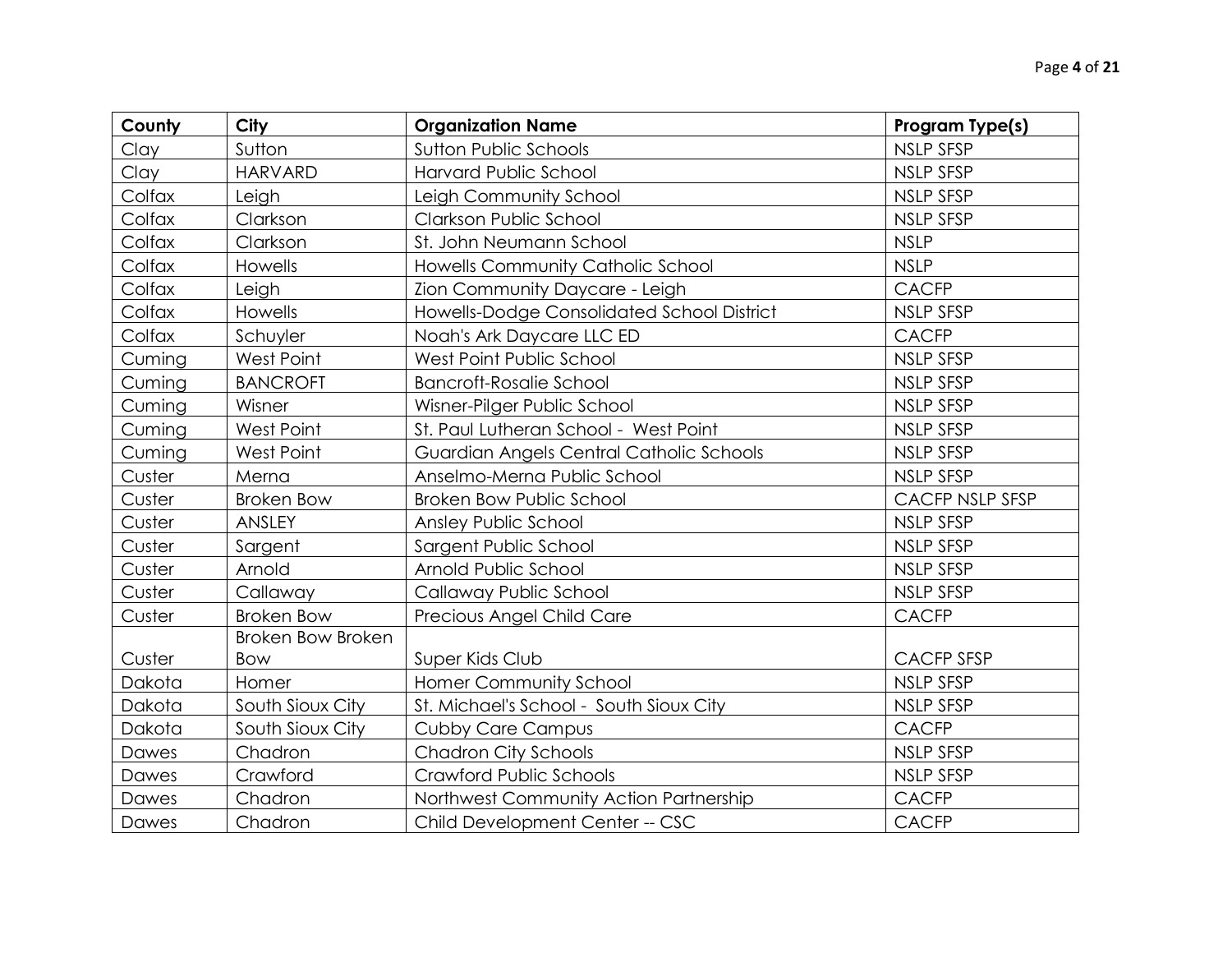| County | City                   | <b>Organization Name</b>                         | <b>Program Type(s)</b> |
|--------|------------------------|--------------------------------------------------|------------------------|
|        |                        | Great Foundations Christian School and Learning  |                        |
| Dawes  | Chadron                | Center LLC                                       | <b>CACFP</b>           |
| Dawson | Cozad                  | <b>Cozad Community Schools</b>                   | <b>NSLP SFSP</b>       |
| Dawson | Lexington              | Lexington Public Schools                         | <b>NSLP SFSP</b>       |
| Dawson | Overton                | Overton Public School                            | <b>NSLP SFSP</b>       |
| Dawson | Gothenburg             | Gothenburg Public School                         | <b>NSLP SFSP</b>       |
| Dawson | Sumner                 | Sumner Eddyville Miller School                   | <b>NSLP SFSP</b>       |
| Dawson | Cozad                  | Cozad Child Care                                 | <b>CACFP</b>           |
| Dawson | Gothenburg             | <b>Building Blocks Child Care</b>                | <b>CACFP</b>           |
| Dawson | Gothenburg             | Learning Adventures Child Care Center, Inc.      | <b>CACFP</b>           |
| Dawson | COZAD                  | Cozad United Methodist/Little Disciple Preschool | <b>CACFP</b>           |
|        | <b>Big Springs Big</b> |                                                  |                        |
| Deuel  | Spring                 | South Platte Public Schools                      | <b>NSLP SFSP</b>       |
| Deuel  | Chappell               | <b>Creek Valley Schools</b>                      | <b>NSLP SFSP</b>       |
| Dixon  | Emerson                | Emerson-Hubbard Schools                          | <b>NSLP SFSP</b>       |
| Dixon  | Ponca                  | Ponca Public School                              | <b>NSLP SFSP</b>       |
| Dixon  | Allen                  | <b>Allen Consolidated Schools</b>                | <b>NSLP SFSP</b>       |
| Dixon  | Wakefield              | Humpty Dumpty DayCare Inc                        | <b>CACFP</b>           |
| Dodge  | Fremont                | Fremont Public School                            | <b>NSLP SFSP</b>       |
| Dodge  | Scribner               | Scribner-Snyder Schools                          | <b>NSLP SFSP</b>       |
| Dodge  | Hooper                 | Logan View Public School                         | <b>NSLP SFSP</b>       |
| Dodge  | North Bend             | North Bend Central Public Schools                | <b>NSLP SFSP</b>       |
| Dodge  | Fremont                | Archbishop Bergan Catholic School                | <b>CACFP NSLP SFSP</b> |
| Dodge  | Fremont                | Trinity Lutheran School - Fremont                | <b>NSLP SFSP</b>       |
| Dodge  | Dodge                  | St. Wenceslaus School - Dodge                    | <b>NSLP</b>            |
| Dodge  | Fremont                | Dodge County Project Head Start                  | <b>CACFP</b>           |
| Dodge  | Fremont                | Salem Little Saints Christian Childcare          | <b>CACFP</b>           |
| Dodge  | Fremont                | Fremont Children's Academy, Inc.                 | <b>CACFP</b>           |
| Dodge  | Fremont                | Fremont Family YMCA                              | <b>CACFP</b>           |
| Dodge  | Fremont                | Wee Generation/DSV Inc.                          | <b>CACFP</b>           |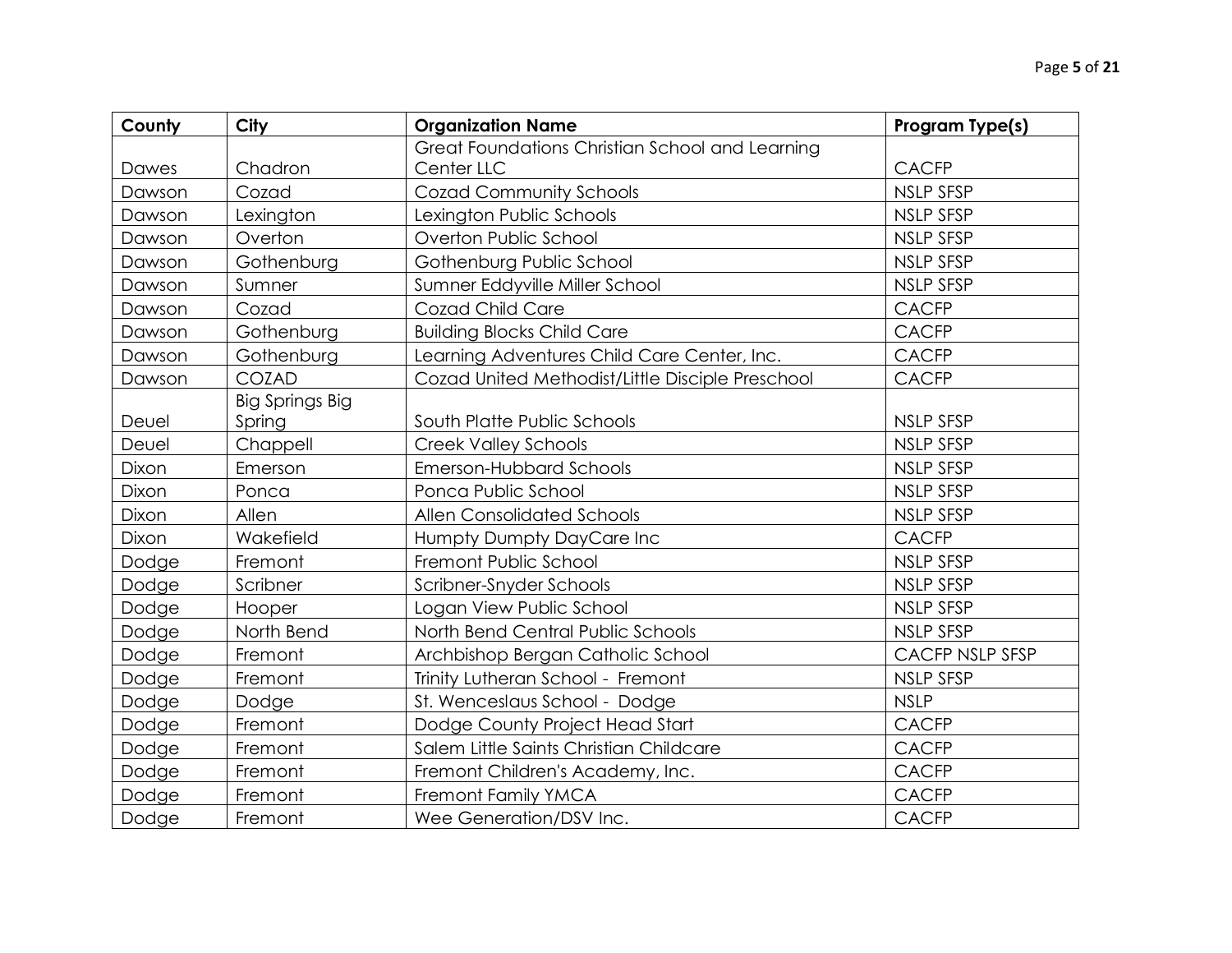| County  | <b>City</b>   | <b>Organization Name</b>                     | Program Type(s)        |
|---------|---------------|----------------------------------------------|------------------------|
| Dodge   | Fremont       | <b>ESU #2</b>                                | <b>NSLP SFSP</b>       |
| Dodge   | Fremont       | Trinity Lutheran Early Childhood Center, LLC | <b>CACFP</b>           |
| Dodge   | Fremont       | Salvation Army - Fremont                     | <b>SFSP</b>            |
| Douglas | Omaha         | <b>Salvation Army</b>                        | <b>SFSP</b>            |
| Douglas | Omaha         | Omaha Public Schools                         | CACFP NSLP SFSP        |
| Douglas | Omaha         | Holy Name School                             | <b>NSLP SFSP</b>       |
| Douglas | Omaha         | St. Thomas More School                       | NSLP SFSP              |
| Douglas | Omaha         | St. Wenceslaus School - Omaha                | <b>NSLP SFSP</b>       |
| Douglas | <b>OMAHA</b>  | Douglas County Youth Center                  | <b>NSLP</b>            |
| Douglas | Omaha         | NOVA Therapeutic Community                   | <b>NSLP</b>            |
| Douglas | Elkhorn       | Elkhorn Public Schools                       | <b>NSLP SFSP</b>       |
| Douglas | Omaha         | <b>Millard Public Schools</b>                | <b>NSLP SFSP</b>       |
| Douglas | Omaha         | <b>Westside Community Schools</b>            | <b>NSLP SFSP</b>       |
| Douglas | Omaha         | Christ the King School                       | <b>NSLP SFSP</b>       |
| Douglas | Omaha         | St. Bernard's School                         | CACFP NSLP SFSP        |
| Douglas | Omaha         | Concordia Lutheran Schools of Omaha, Inc.    | <b>NSLP SFSP</b>       |
| Douglas | Omaha         | St. Peter and Paul School                    | <b>NSLP</b>            |
| Douglas | Omaha Ralston | <b>Ralston Public Schools</b>                | CACFP NSLP SFSP        |
| Douglas | Omaha         | Jesuit Academy                               | <b>NSLP SFSP</b>       |
| Douglas | Boys Town     | Father Flanagan's Boys Home                  | <b>NSLP SFSP</b>       |
| Douglas | Omaha         | St. Stephen the Martyr School                | <b>NSLP SFSP</b>       |
| Douglas | Omaha         | All Saints School - Omaha                    | <b>NSLP SFSP</b>       |
| Douglas | Omaha         | <b>Holy Cross School</b>                     | <b>NSLP SFSP</b>       |
| Douglas | Omaha         | Mary Our Queen School                        | NSLP SFSP              |
| Douglas | Omaha         | St. Vincent DePaul School                    | <b>NSLP SFSP</b>       |
| Douglas | Omaha         | Our Lady of Lourdes School                   | <b>NSLP SFSP</b>       |
| Douglas | Omaha         | Sacred Heart School - Omaha                  | <b>NSLP</b>            |
| Douglas | Omaha         | St. Cecilia's Cathedral Corp. of Omaha       | <b>CACFP NSLP SFSP</b> |
| Douglas | Ralston       | St. Gerald Catholic School                   | NSLP SFSP              |
| Douglas | Omaha         | St. James-Seton School                       | <b>NSLP SFSP</b>       |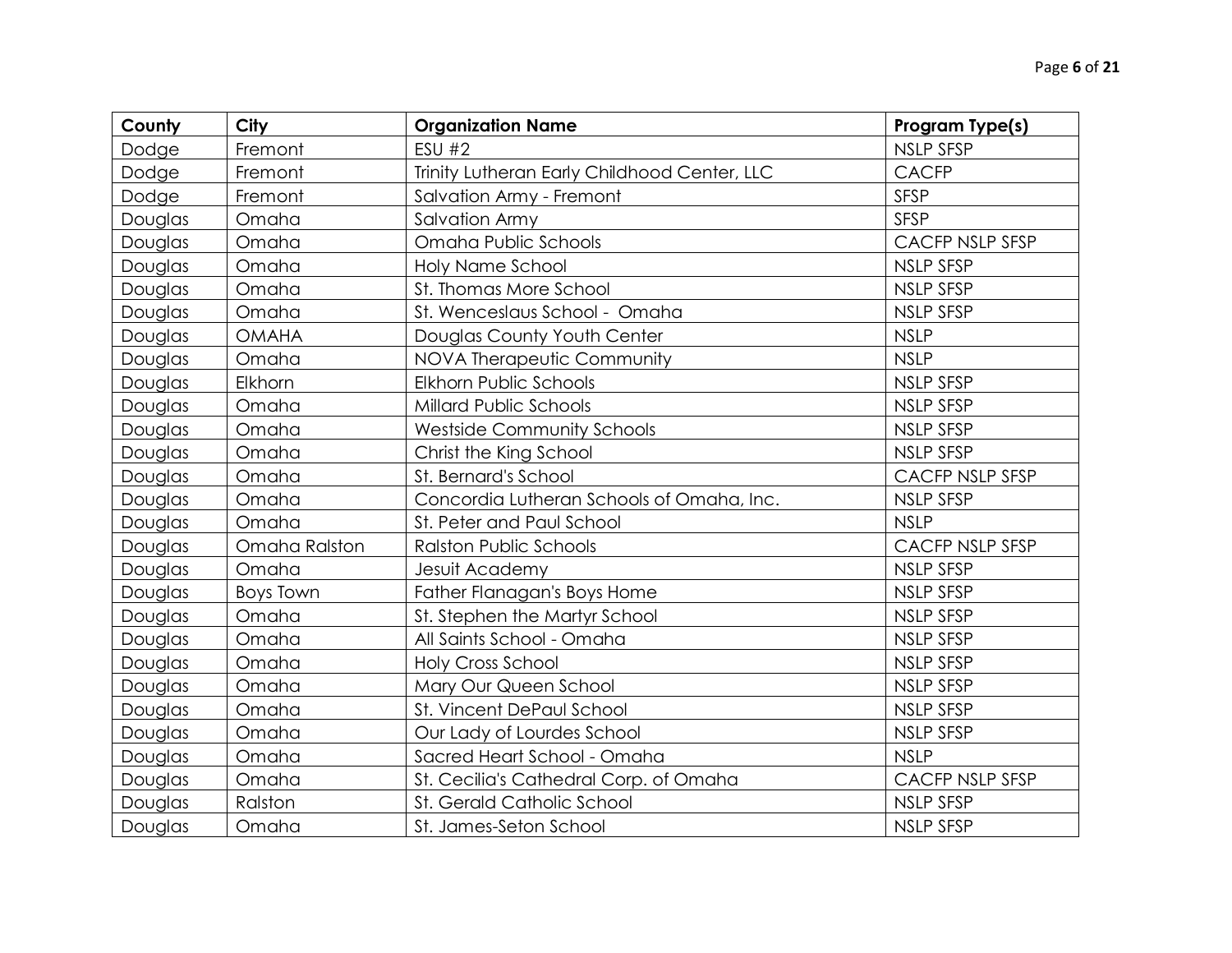| County  | City          | <b>Organization Name</b>                      | Program Type(s)  |
|---------|---------------|-----------------------------------------------|------------------|
| Douglas | Omaha         | St. Joan of Arc School                        | <b>NSLP SFSP</b> |
| Douglas | Omaha         | St. Margaret Mary School                      | <b>NSLP SFSP</b> |
| Douglas | Omaha         | St. Philip Neri School                        | <b>NSLP SFSP</b> |
| Douglas | Omaha         | St. Pius X/St. Leo School                     | <b>NSLP SFSP</b> |
| Douglas | Omaha         | St. Robert Bellarmine School                  | <b>NSLP SFSP</b> |
| Douglas | Bennington    | <b>Bennington Public School</b>               | <b>NSLP SFSP</b> |
| Douglas | Omaha         | Midwest Child Care Association - Home Sponsor | <b>DCH</b>       |
| Douglas | Omaha         | <b>UNMC Child Care</b>                        | <b>CACFP</b>     |
| Douglas | Omaha         | Over The Rainbow Child Care                   | <b>CACFP</b>     |
| Douglas | Omaha         | University of Nebraska - Omaha Child Care     | <b>CACFP</b>     |
| Douglas | Omaha         | Covered Wagon Scout Reservation               | <b>NSLP</b>      |
| Douglas | Omaha         | Bere's Child Care, L.L.C.                     | <b>CACFP</b>     |
| Douglas | Omaha         | Nared's Peewee Palace                         | <b>CACFP</b>     |
| Douglas | Omaha         | B.E.T. Learning Academy of Omaha              | <b>CACFP</b>     |
| Douglas | Omaha         | Lollipop Patch Day Care                       | <b>CACFP</b>     |
| Douglas | Omaha         | Crayon Castle Child Care                      | <b>CACFP</b>     |
| Douglas | Omaha         | Westside Early Childhood Centers              | <b>CACFP</b>     |
| Douglas | Omaha         | Playtime Educational Center                   | <b>CACFP</b>     |
| Douglas | Omaha         | Social Settlement dba Kids Can Community Ctr. | <b>CACFP</b>     |
| Douglas | Omaha         | <b>Atonement Child Care Centers</b>           | <b>CACFP</b>     |
| Douglas | Omaha         | Alpha School                                  | <b>CACFP</b>     |
| Douglas | Omaha         | Gracie's Precious Angels Day Care             | <b>CACFP</b>     |
| Douglas | Omaha         | Get Ready Set Grow                            | <b>CACFP</b>     |
| Douglas | Omaha         | Community Alliance Rehabilitation             | <b>CACFP</b>     |
| Douglas | Omaha         | KJH Inc. dba Exploratorium Learning Center    | <b>CACFP</b>     |
| Douglas | Stanley       | LaPetite Academy                              | <b>CACFP</b>     |
| Douglas | Omaha         | Kidz of the Future Daycare                    | <b>CACFP</b>     |
| Douglas | Elkhorn Omaha | St. Patrick's School - Elkhorn                | <b>NSLP SFSP</b> |
| Douglas | Omaha         | Behaven Day Center, Inc.                      | <b>CACFP</b>     |
| Douglas | Omaha         | St. Paul Child Care                           | <b>CACFP</b>     |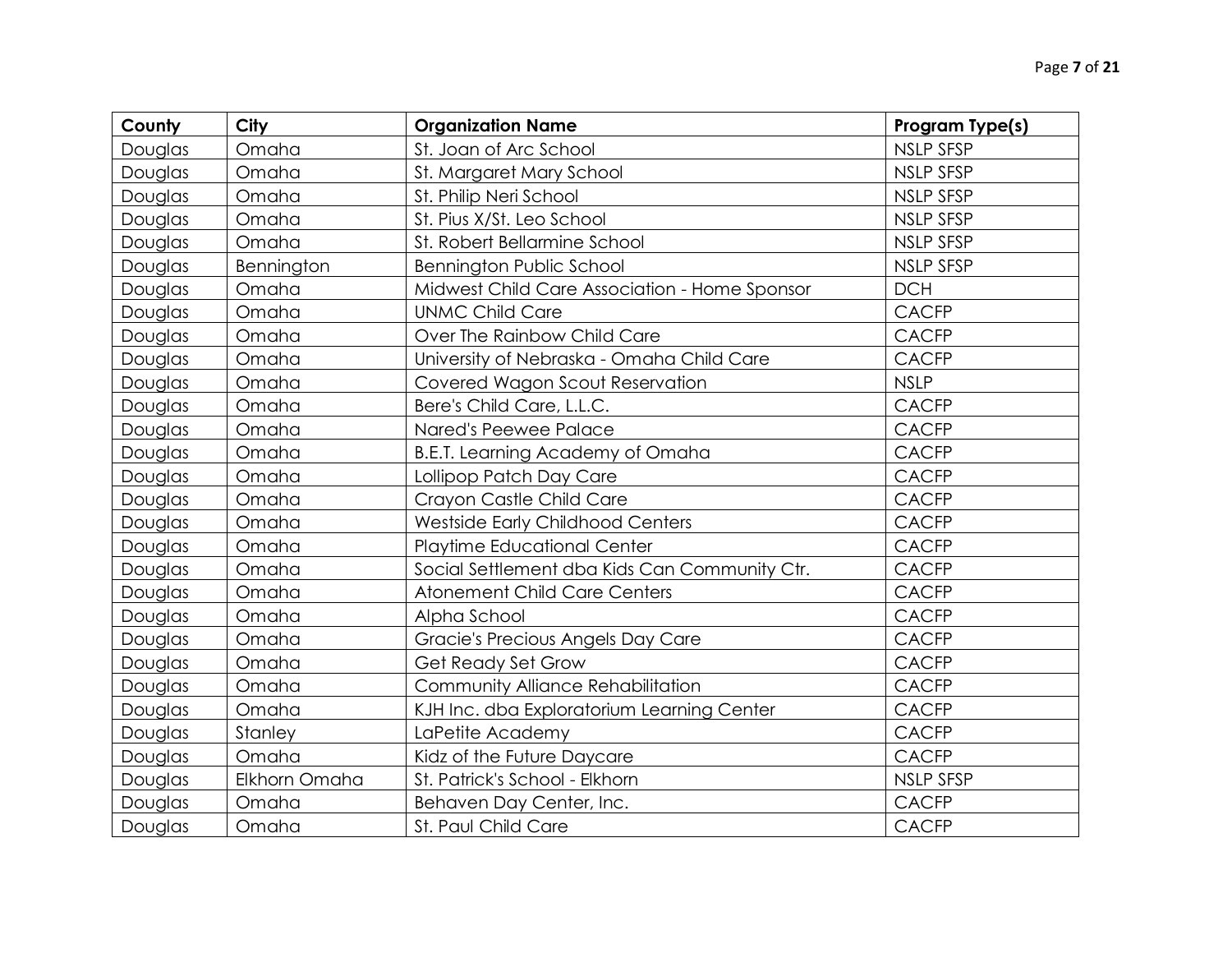| County  | <b>City</b> | <b>Organization Name</b>                           | Program Type(s)   |
|---------|-------------|----------------------------------------------------|-------------------|
| Douglas | Omaha       | Love and Learn -- Faith Westwood UMC               | <b>CACFP</b>      |
| Douglas | Omaha       | Educare of Omaha, Inc.                             | <b>CACFP</b>      |
| Douglas | Omaha       | Donna's Little Darlings Childcare, Inc.            | <b>CACFP</b>      |
| Douglas | Omaha       | YMCA Downtown Child Development Ctr.               | <b>CACFP</b>      |
| Douglas | Omaha       | Nebraska Children's Home Society                   | <b>CACFP</b>      |
| Douglas | Omaha       | New Cassel Retirement Center, Inc.                 | <b>CACFP</b>      |
| Douglas | Valley      | Douglas County West Community Schools              | <b>NSLP SFSP</b>  |
| Douglas | Omaha Omaha | Food Bank For The Heartland                        | <b>CACFP SFSP</b> |
| Douglas | Omaha       | Midwest Child Care Association - Centers           | <b>CACFP</b>      |
| Douglas | Omaha       | <b>BG Child Care Inc</b>                           | <b>CACFP</b>      |
| Douglas | Omaha       | Our Precious Lambs Childcare & Preschool           | <b>CACFP</b>      |
| Douglas | Omaha       | Daybreak                                           | <b>CACFP</b>      |
| Douglas | Omaha       | Early Learning Bright Beginnings, LLC              | <b>CACFP</b>      |
| Douglas | Omaha       | Maximum Heights Academy, LLC                       | <b>CACFP</b>      |
| Douglas | Omaha       | Good Shepherd Lutheran School                      | <b>NSLP SFSP</b>  |
| Douglas | Omaha       | <b>Willow Tree Daycare</b>                         | <b>CACFP</b>      |
| Douglas | Omaha       | Nelson Mandela Elementary School                   | <b>NSLP SFSP</b>  |
| Douglas | Omaha       | Kashay's Childcare Learning Center, Inc            | <b>CACFP</b>      |
| Douglas | Omaha       | King of Kings Church                               | <b>CACFP</b>      |
| Douglas | Omaha       | Heavenly Arms Child Care LLC                       | <b>CACFP</b>      |
| Douglas | Omaha       | Academic Express LLC dba Mission Imagination       | <b>CACFP</b>      |
| Douglas | Omaha       | Purpose Driven Advocacy Center                     | <b>CACFP</b>      |
| Douglas | Omaha       | Nelson Mandela Early Childhood Development Center  | <b>CACFP</b>      |
| Douglas | Omaha       | Up, Up, & Away Lets Learn & Play                   | <b>CACFP</b>      |
|         |             | Salvation Army DBA The Ray and Joan Kroc Corps     |                   |
| Douglas | omaha       | <b>Community Center</b>                            | <b>SFSP</b>       |
| Douglas | Omaha       | Kids Express LLC DBA Loving Hands of the Heartland | <b>CACFP</b>      |
| Douglas | Omaha       | Maximum Heights II                                 | <b>CACFP</b>      |
| Douglas | Omaha       | St. Robert Bellermine Church of Omaha              | <b>CACFP</b>      |
| Douglas | Omaha       | M & S Holdings, LLC                                | <b>CACFP</b>      |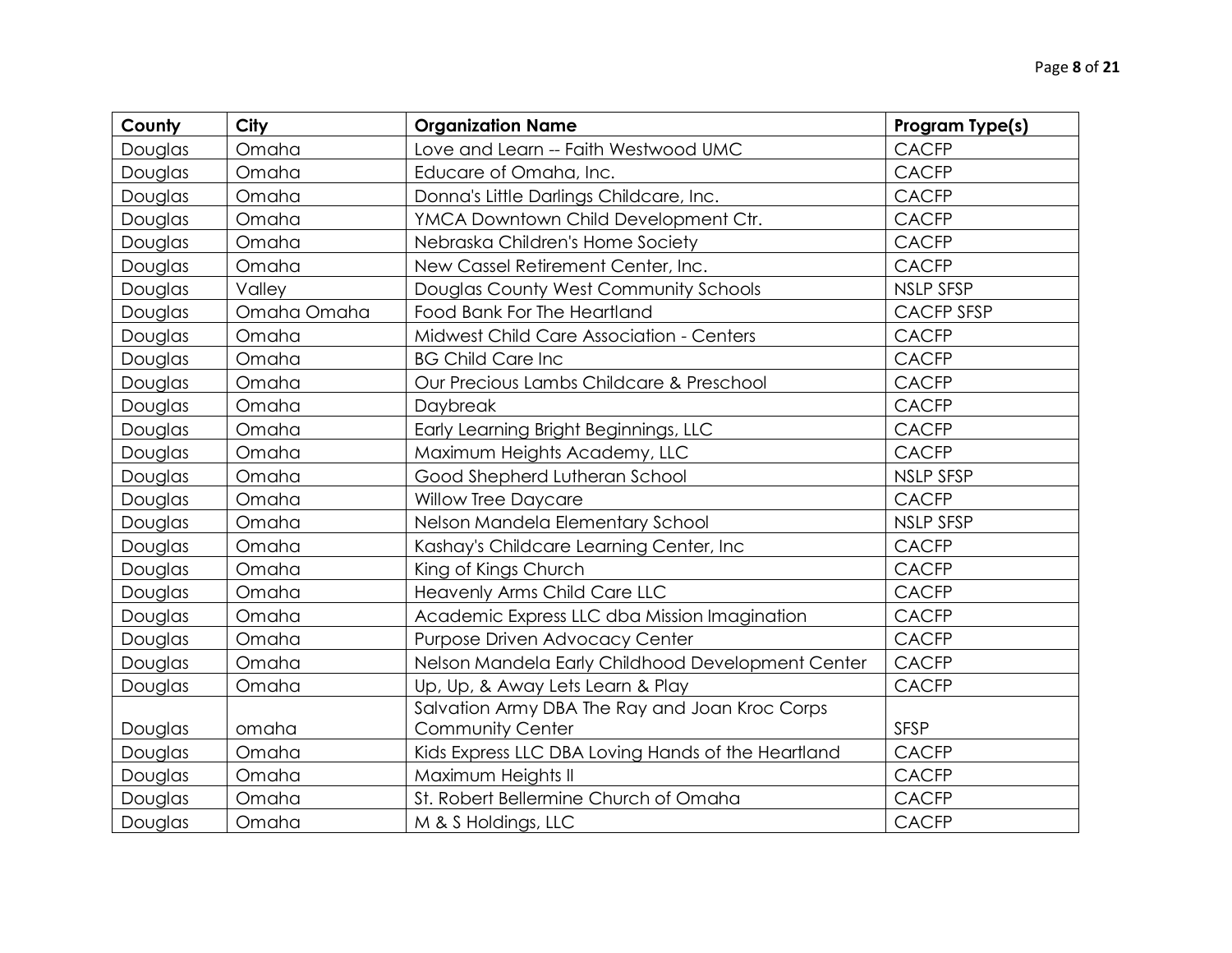| County   | <b>City</b>     | <b>Organization Name</b>                                  | Program Type(s)  |
|----------|-----------------|-----------------------------------------------------------|------------------|
| Douglas  | omaha           | Little Lambs Childcare and Preschool, Inc                 | <b>CACFP</b>     |
| Douglas  | Omaha           | No More Empty Pots                                        | <b>SFSP</b>      |
| Dundy    | Benkelman       | Dundy County Public School                                | <b>NSLP SFSP</b> |
| Fillmore | Geneva          | Fillmore County School District                           | NSLP SFSP        |
| Fillmore | Shickley        | Shickley Public School                                    | <b>NSLP SFSP</b> |
| Fillmore | Geneva          | United Methodist Church of Geneva/Sowing Seeds<br>Academy | <b>CACFP</b>     |
| Franklin | Franklin        | Franklin Public School                                    | NSLP SFSP        |
| Frontier | Maywood         | Maywood Public School                                     | <b>NSLP SFSP</b> |
| Frontier | Eustis          | Eustis-Farnam Public Schools                              | <b>NSLP SFSP</b> |
| Frontier | Curtis          | Medicine Valley School                                    | NSLP SFSP        |
| Frontier | Eustis          | Kinder Haus                                               | <b>CACFP</b>     |
| Furnas   | Oxford          | Southern Valley Schools                                   | <b>NSLP SFSP</b> |
| Furnas   | Arapahoe        | Arapahoe Public School                                    | <b>NSLP SFSP</b> |
| Furnas   | Oxford          | <b>Tiny Eagles Learning Center</b>                        | <b>CACFP</b>     |
| Gage     | Wymore          | Southern Public Schools                                   | <b>NSLP SFSP</b> |
| Gage     | <b>Beatrice</b> | <b>Beatrice Public School</b>                             | <b>NSLP SFSP</b> |
| Gage     | Adams           | Freeman Public School                                     | NSLP SFSP        |
| Gage     | <b>Beatrice</b> | St. Paul Lutheran School - Beatrice                       | <b>NSLP SFSP</b> |
| Gage     | <b>Beatrice</b> | <b>Child Nutrition Services</b>                           | <b>DCH</b>       |
| Gage     | Adams           | <b>Gold Crest Child Care</b>                              | <b>CACFP</b>     |
| Gage     | <b>Beatrice</b> | Little Giggles Daycare                                    | <b>CACFP</b>     |
| Garden   | Oshkosh         | <b>Garden County Schools</b>                              | <b>NSLP SFSP</b> |
| Garden   | Lewellen        | <b>Volunteers of America</b>                              | <b>CACFP</b>     |
| Garfield | <b>Burwell</b>  | <b>Burwell Public Schools</b>                             | NSLP SFSP        |
| Gosper   | Elwood          | Elwood Public Schools                                     | <b>NSLP SFSP</b> |
| Grant    | Hyannis         | District 11 Area Schools                                  | <b>NSLP SFSP</b> |
| Greeley  | Spalding        | <b>Spalding Academy</b>                                   | <b>NSLP SFSP</b> |
| Greeley  | Greeley         | Central Valley Public School                              | <b>NSLP SFSP</b> |
| Hall     | Grand Island    | <b>Grand Island Public School</b>                         | <b>NSLP SFSP</b> |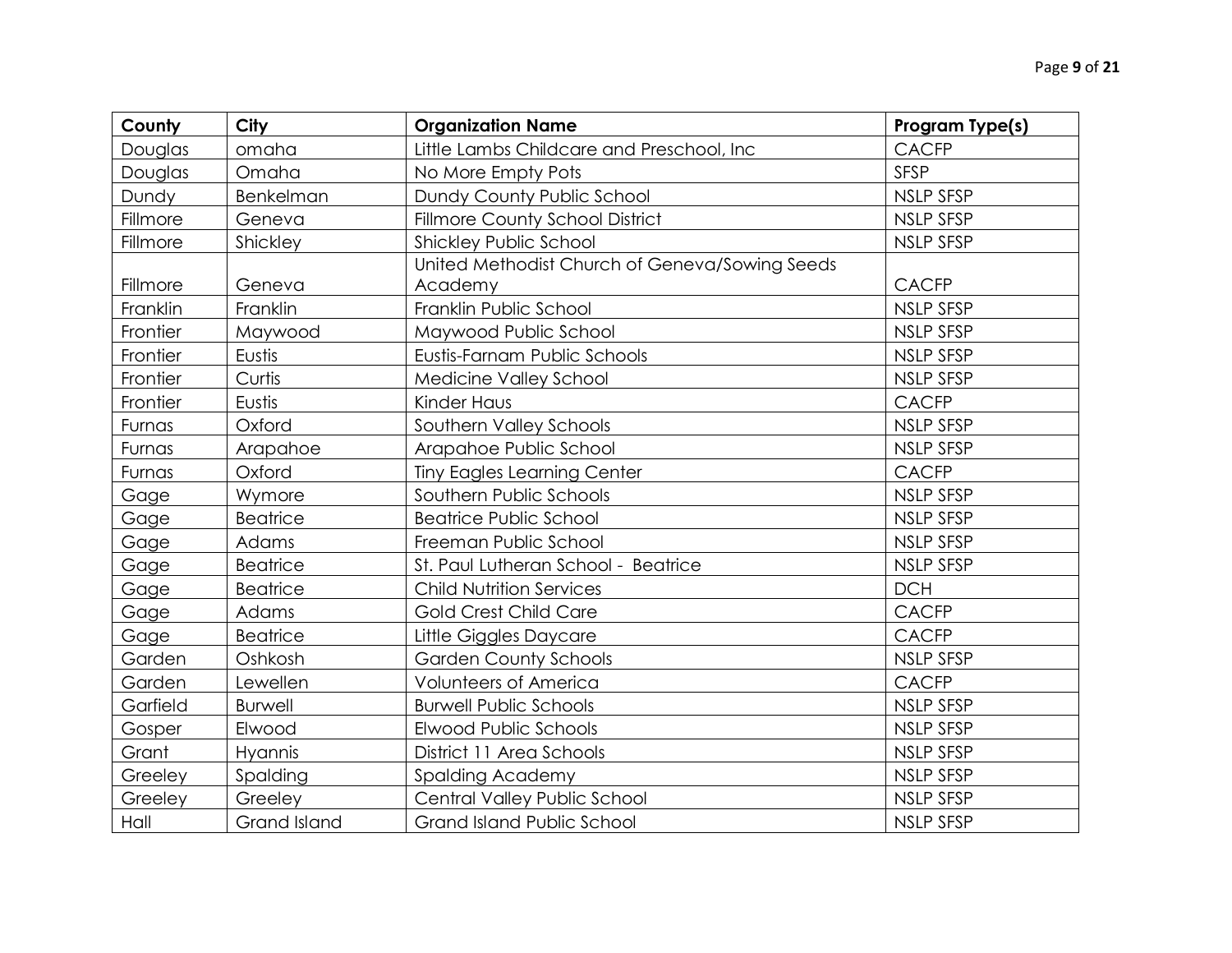| County    | <b>City</b>         | <b>Organization Name</b>                         | Program Type(s)  |
|-----------|---------------------|--------------------------------------------------|------------------|
| Hall      | Doniphan            | Doniphan-Trumbull Public School                  | <b>NSLP SFSP</b> |
| Hall      | Grand Island        | Northwest Public Schools                         | <b>NSLP SFSP</b> |
| Hall      | <b>Wood River</b>   | <b>Wood River Rural Schools</b>                  | <b>NSLP SFSP</b> |
| Hall      | <b>Grand Island</b> | Trinity Lutheran School - Grand Island           | <b>NSLP</b>      |
| Hall      | <b>Grand Island</b> | Goodwill Industries of Greater Nebraska, Inc.    | <b>CACFP</b>     |
| Hall      | <b>Grand Island</b> | St. Pauls Christian Childcare Center             | <b>CACFP</b>     |
| Hall      | <b>Grand Island</b> | <b>Grand Island YMCA</b>                         | <b>CACFP</b>     |
| Hall      | Cairo               | All Belong to Christ Daycare & Preschool         | <b>CACFP</b>     |
| Hall      | <b>Grand Island</b> | St. Mary's Cathedral/Cathedral Daycare           | <b>CACFP</b>     |
| Hall      | <b>Grand Island</b> | Richard A. Cash, LLC dba KDL Childcare           | <b>CACFP</b>     |
| Hamilton  | Giltner             | Giltner Public School                            | <b>NSLP SFSP</b> |
| Hamilton  | Hampton             | Hampton Public School                            | <b>NSLP SFSP</b> |
| Hamilton  | Aurora              | Aurora Public Schools                            | <b>NSLP SFSP</b> |
| Hamilton  | Hampton             | Hampton Lutheran School                          | <b>NSLP SFSP</b> |
| Hamilton  | Aurora              | Aurora Child Care, Inc.                          | <b>CACFP</b>     |
|           |                     | Nebraska Vocational Ag Foundation dba Leadership |                  |
| Hamilton  | Aurora              | Center                                           | <b>SFSP</b>      |
| Harlan    | Alma                | Alma Public School                               | <b>NSLP SFSP</b> |
| Hayes     | <b>Hayes Center</b> | Hayes Center Public School                       | <b>NSLP SFSP</b> |
| Hitchcock | Trenton             | <b>Hitchcock County School</b>                   | <b>NSLP SFSP</b> |
| Holt      | Chambers            | <b>Chambers Public School</b>                    | <b>NSLP SFSP</b> |
| Holt      | O'Neill Oneill      | St. Mary's School - O'Neill                      | <b>NSLP SFSP</b> |
| Holt      | O'Neill             | O'Neill Public Schools                           | <b>NSLP SFSP</b> |
| Holt      | Stuart              | Stuart Public School                             | <b>NSLP SFSP</b> |
| Holt      | Atkinson            | West Holt Public Schools                         | <b>NSLP SFSP</b> |
| Holt      | O'Neill             | Little Tots Daycare                              | <b>CACFP</b>     |
| Hooker    | Mullen              | Mullen Public School                             | <b>NSLP SFSP</b> |
| Howard    | ST PAUL St. Paul    | St. Paul Public School                           | <b>NSLP SFSP</b> |
| Howard    | Cairo               | Centura Public School                            | NSLP SFSP        |
| Howard    | Elba                | Elba Public School                               | <b>NSLP SFSP</b> |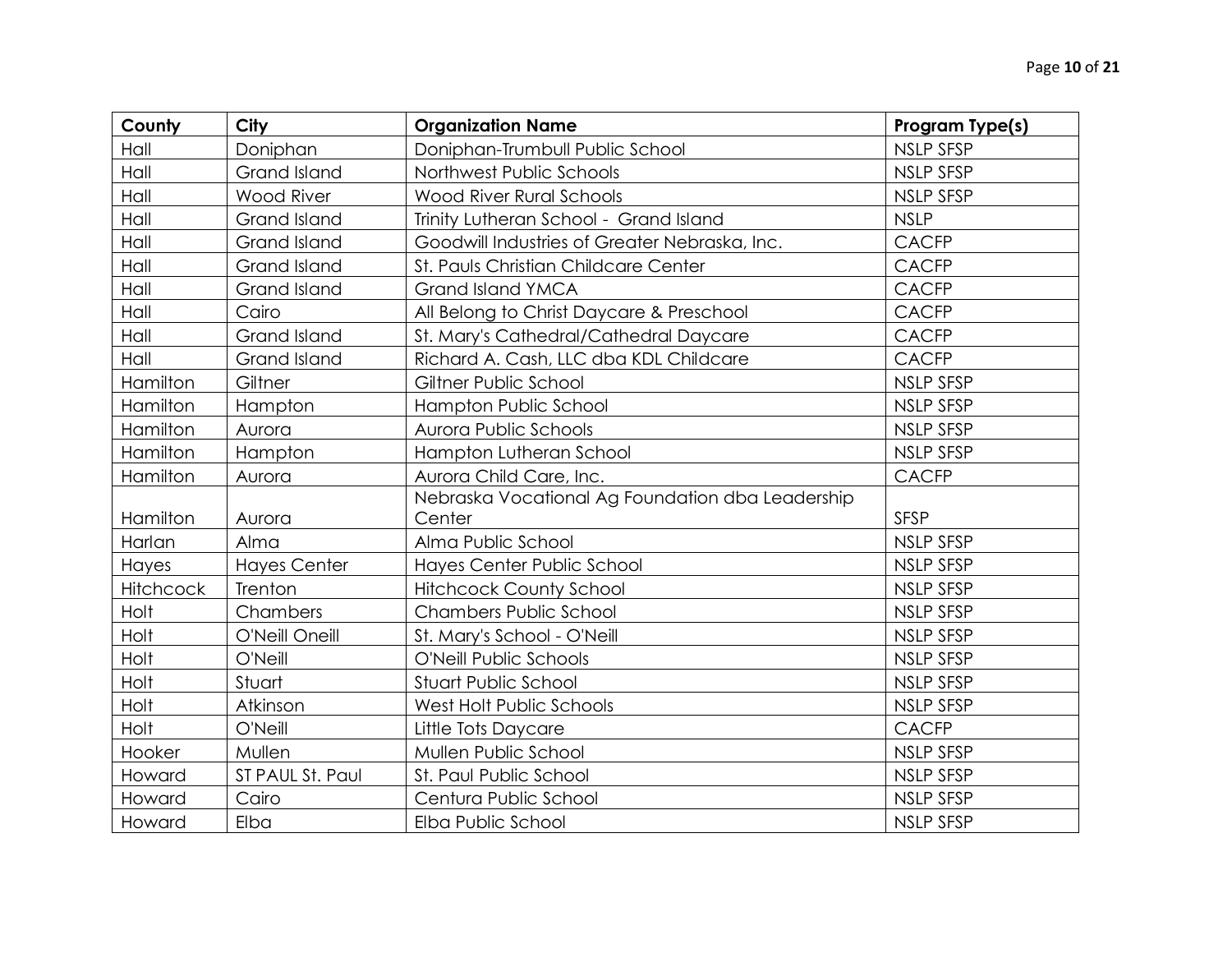| County    | City          | <b>Organization Name</b>             | Program Type(s)        |
|-----------|---------------|--------------------------------------|------------------------|
| Jefferson | Fairbury      | Fairbury Public School               | <b>NSLP SFSP</b>       |
| Jefferson | <b>DILLER</b> | Diller-Odell Public Schools          | <b>NSLP SFSP</b>       |
| Jefferson | <b>DeWitt</b> | <b>Tri County Schools</b>            | <b>NSLP SFSP</b>       |
| Jefferson | Daykin        | Meridian Public School               | <b>NSLP SFSP</b>       |
| Jefferson | Fairbury      | Blue Valley Community Action, Inc.   | <b>CACFP</b>           |
| Jefferson | Plymouth      | St. Paul Lutheran School - Plymouth  | <b>NSLP SFSP</b>       |
| Johnson   | Tecumseh      | St. Andrew's School                  | <b>NSLP SFSP</b>       |
| Johnson   | Sterling      | Sterling Public School               | <b>NSLP SFSP</b>       |
| Johnson   | Tecumseh      | <b>Blessings From Above Day Care</b> | <b>CACFP</b>           |
| Johnson   | Tecumseh      | Johnson County Central Public School | <b>NSLP SFSP</b>       |
| Kearney   | Axtell        | <b>Axtell Community School</b>       | <b>NSLP SFSP</b>       |
| Kearney   | Minden        | Minden Public Schools                | <b>NSLP SFSP</b>       |
| Kearney   | Wilcox        | Wilcox-Hildreth School               | <b>NSLP SFSP</b>       |
| Keith     | Ogallala      | Ogallala Public School               | <b>NSLP SFSP</b>       |
| Keith     | Paxton        | <b>Paxton Consolidated School</b>    | <b>NSLP SFSP</b>       |
| Keith     | Ogallala      | St. Luke's Catholic School           | <b>NSLP SFSP</b>       |
| Keith     | Ogallala      | St. Paul Lutheran School - Ogallala  | <b>NSLP SFSP</b>       |
| Keya Paha | Springview    | Keya Paha County Schools             | <b>NSLP SFSP</b>       |
| Kimball   | Kimball       | Kimball Public Schools               | <b>CACFP NSLP SFSP</b> |
| Knox      | Niobrara      | Santee Community School              | <b>NSLP SFSP</b>       |
| Knox      | Crofton       | Crofton Community School             | <b>NSLP SFSP</b>       |
| Knox      | Niobrara      | Niobrara Public School               | <b>NSLP SFSP</b>       |
| Knox      | Wausa         | Wausa Public School                  | <b>NSLP SFSP</b>       |
| Knox      | Bloomfield    | <b>Bloomfield School</b>             | <b>NSLP SFSP</b>       |
| Knox      | Crofton       | St. Rose of Lima School              | <b>NSLP</b>            |
| Knox      | Creighton     | St. Ludger School                    | <b>NSLP SFSP</b>       |
| Knox      | Niobrara      | Santee Sioux Head Start              | <b>CACFP</b>           |
| Knox      | Wausa         | <b>Thabor Tots Child Care Center</b> | <b>CACFP</b>           |
| Knox      | Verdigre      | Alpine Village Community Daycare     | <b>CACFP</b>           |
| Knox      | Verdigre      | Verdigre Public School               | <b>NSLP SFSP</b>       |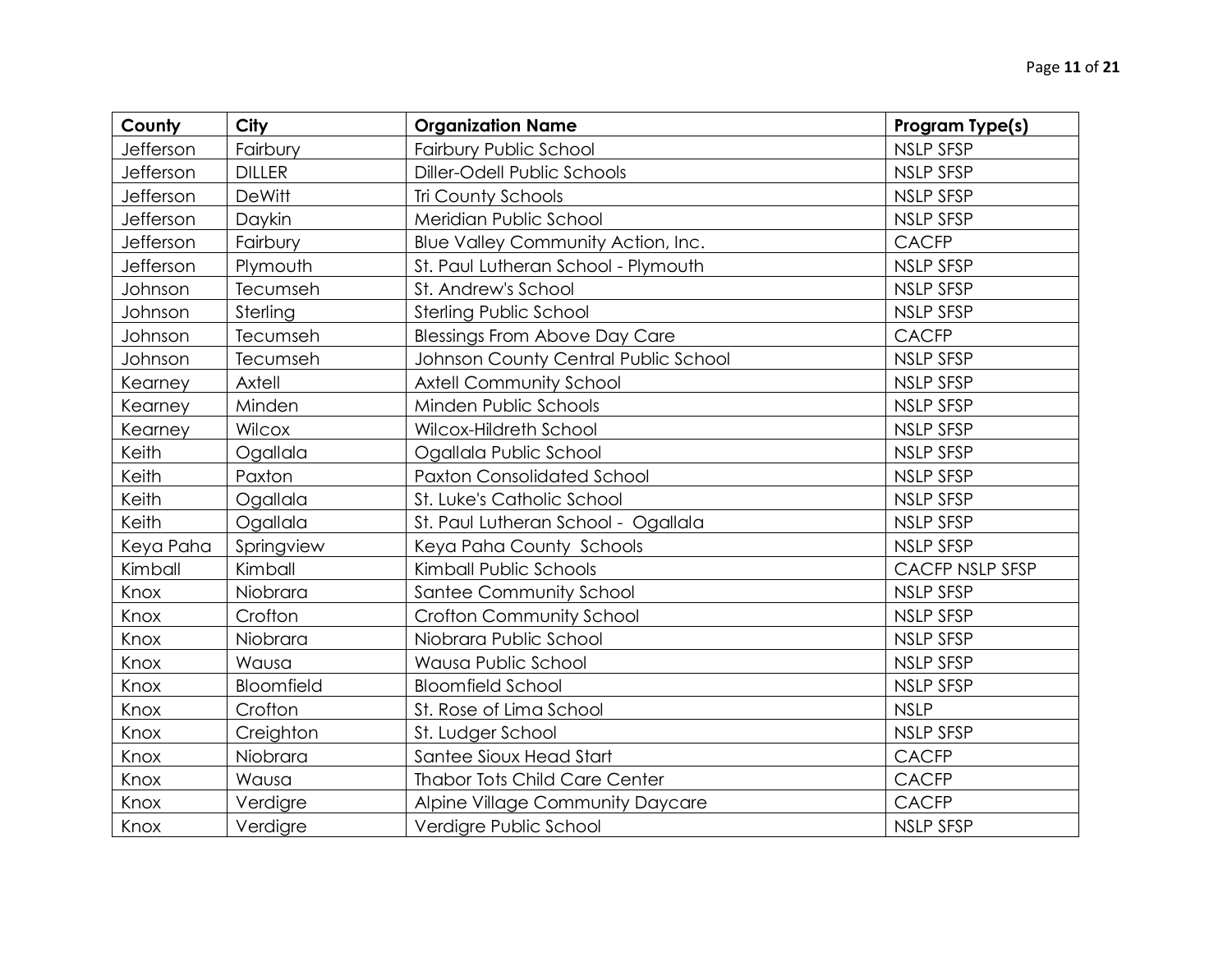| County    | City         | <b>Organization Name</b>                  | Program Type(s)   |
|-----------|--------------|-------------------------------------------|-------------------|
| Lancaster | Lincoln      | Lincoln Public Schools                    | CACFP NSLP SFSP   |
| Lancaster | Lincoln      | Nebraska 4-H Camps & Centers              | <b>NSLP</b>       |
| Lancaster | Lincoln      | Youth Services Center                     | <b>NSLP</b>       |
| Lancaster | Lincoln      | CenterPointe, Inc.                        | <b>CACFP</b>      |
| Lancaster | Lincoln      | HopeSpoke                                 | <b>NSLP</b>       |
| Lancaster | Waverly      | Waverly Public School District #145       | <b>NSLP SFSP</b>  |
| Lancaster | Malcolm      | Malcolm Public School                     | <b>NSLP SFSP</b>  |
| Lancaster | <b>Firth</b> | Norris Public Schools                     | <b>NSLP SFSP</b>  |
| Lancaster | Raymond      | Raymond Central Public School             | <b>NSLP SFSP</b>  |
| Lancaster | Lincoln      | <b>Blessed Sacrament School - Lincoln</b> | NSLP SFSP         |
| Lancaster | Lincoln      | Cathedral of the Risen Christ             | <b>NSLP SFSP</b>  |
| Lancaster | Lincoln      | Lincoln Lutheran School Association       | <b>NSLP SFSP</b>  |
| Lancaster | Lincoln      | St. John's Catholic School                | <b>NSLP SFSP</b>  |
| Lancaster | Lincoln      | St. Patrick's School - Lincoln            | NSLP SFSP         |
| Lancaster | Lincoln      | St. Teresa School                         | NSLP SFSP         |
| Lancaster | Lincoln      | St. Joseph's School - Lincoln             | <b>NSLP SFSP</b>  |
| Lancaster | Waverly      | Villa Marie School                        | <b>NSLP SFSP</b>  |
| Lancaster | Lincoln      | St. Peter's School                        | NSLP SFSP         |
| Lancaster | Lincoln      | <b>Cedars Youth Services</b>              | <b>CACFP NSLP</b> |
| Lancaster | Lincoln      | Family Service Association - Home Sponsor | <b>DCH</b>        |
| Lancaster | Lincoln      | Provider's Network Inc.                   | <b>DCH</b>        |
| Lancaster | Lincoln      | The Children's Place                      | <b>CACFP</b>      |
| Lancaster | Lincoln      | <b>Busy Feet</b>                          | <b>CACFP</b>      |
| Lancaster | Lincoln      | St. Mark's Kid Zone Preschool             | <b>CACFP</b>      |
| Lancaster | Lincoln      | <b>Rosemont Day Care</b>                  | <b>CACFP</b>      |
| Lancaster | Lincoln      | Coddington Learning Center                | <b>CACFP</b>      |
| Lancaster | Lincoln      | Trinity Infant & Child Care Center        | <b>CACFP</b>      |
| Lancaster | Lincoln      | Loving Hearts Child Dev. Center           | <b>CACFP</b>      |
| Lancaster | Lincoln      | Kid's First Inc.                          | <b>CACFP</b>      |
| Lancaster | Lincoln      | Sheridan Child Dev. Center                | <b>CACFP</b>      |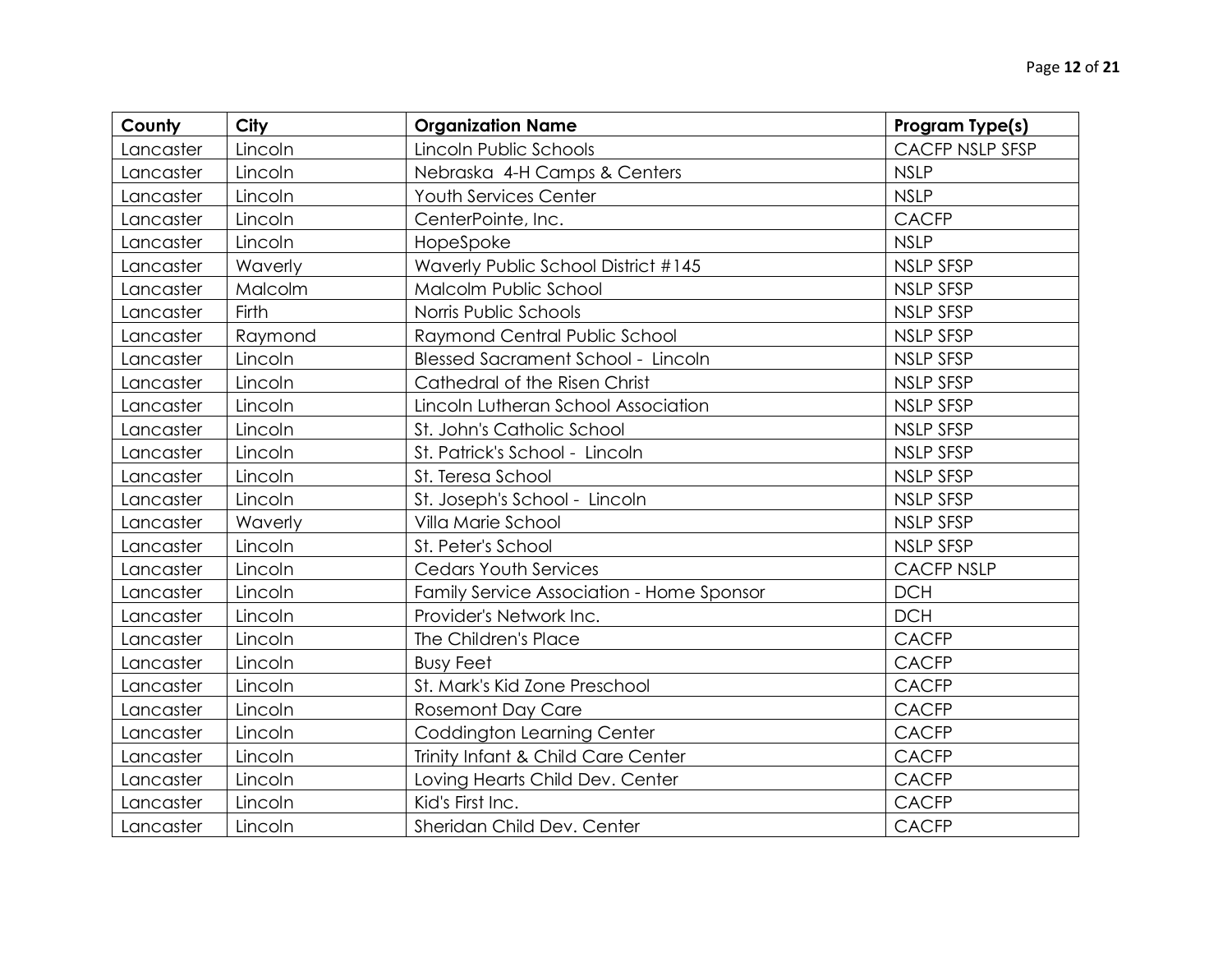| County    | City            | <b>Organization Name</b>                   | Program Type(s)   |
|-----------|-----------------|--------------------------------------------|-------------------|
| Lancaster | Lincoln         | Southeast Community College                | <b>CACFP</b>      |
| Lancaster | Lincoln         | Building Blocks Learning Center, Inc.      | <b>CACFP</b>      |
| Lancaster | Lincoln         | Malone Community Day Care Center           | <b>CACFP</b>      |
| Lancaster | Lincoln         | Noah's Ark Christian Preschool             | <b>CACFP</b>      |
| Lancaster | Lincoln         | <b>Family Service Association</b>          | <b>CACFP</b>      |
| Lancaster | Lincoln         | Merry Manor Day Care Center                | <b>CACFP</b>      |
| Lancaster | Lincoln         | <b>Zac's Place</b>                         | <b>CACFP</b>      |
| Lancaster | Lincoln         | Ruth Staples CDL - UNL                     | <b>CACFP</b>      |
| Lancaster | Lincoln         | Christ Lutheran Church                     | <b>CACFP</b>      |
| Lancaster | Lincoln         | <b>Parkview Christian School</b>           | <b>CACFP</b>      |
| Lancaster | Lincoln         | Carousel Daycare & Preschool               | <b>CACFP</b>      |
| Lancaster | Lincoln         | Capitol City Christian Church              | <b>CACFP</b>      |
| Lancaster | Lincoln         | People's City Mission Home                 | <b>CACFP</b>      |
| Lancaster | Lincoln         | Lincoln Parks and Recreation Adult Program | <b>CACFP</b>      |
| Lancaster | Lincoln         | Faith Lutheran School                      | <b>NSLP SFSP</b>  |
| Lancaster | Lincoln         | Community Alternatives Nebraska            | <b>CACFP</b>      |
| Lancaster | Lincoln         | Pius X High School                         | <b>NSLP SFSP</b>  |
| Lancaster | Lincoln         | Northeast Family Center                    | <b>CACFP</b>      |
| Lancaster | Lincoln         | Faith Lutheran Touching Hearts             | <b>CACFP</b>      |
| Lancaster | Lincoln         | Nebraska Correctional Youth Facility       | <b>NSLP</b>       |
| Lancaster | Lincoln         | Kids Imagination Station                   | <b>CACFP</b>      |
| Lancaster | Lincoln         | <b>RGEM Investments LLC</b>                | <b>CACFP</b>      |
| Lancaster | Lincoln Lincoln | Lighthouse                                 | <b>CACFP SFSP</b> |
| Lancaster | Lincoln         | <b>Christ United Methodist Church</b>      | <b>CACFP</b>      |
| Lancaster | Lincoln         | St. Michael Catholic School - Lincoln      | <b>NSLP SFSP</b>  |
| Lancaster | Lincoln         | Food Bank of Lincoln                       | <b>SFSP</b>       |
| Lancaster | Lincoln         | Tribreanna Corp./Adventure Academy         | <b>CACFP</b>      |
| Lancaster | Waverly         | School Dist. 145 Foundation For Education  | <b>CACFP</b>      |
| Lancaster | Lincoln         | <b>UNL - Children's Center</b>             | <b>CACFP</b>      |
| Lancaster | Lincoln         | TR Hepburn, Inc.dba O.U.R. Homes           | <b>CACFP</b>      |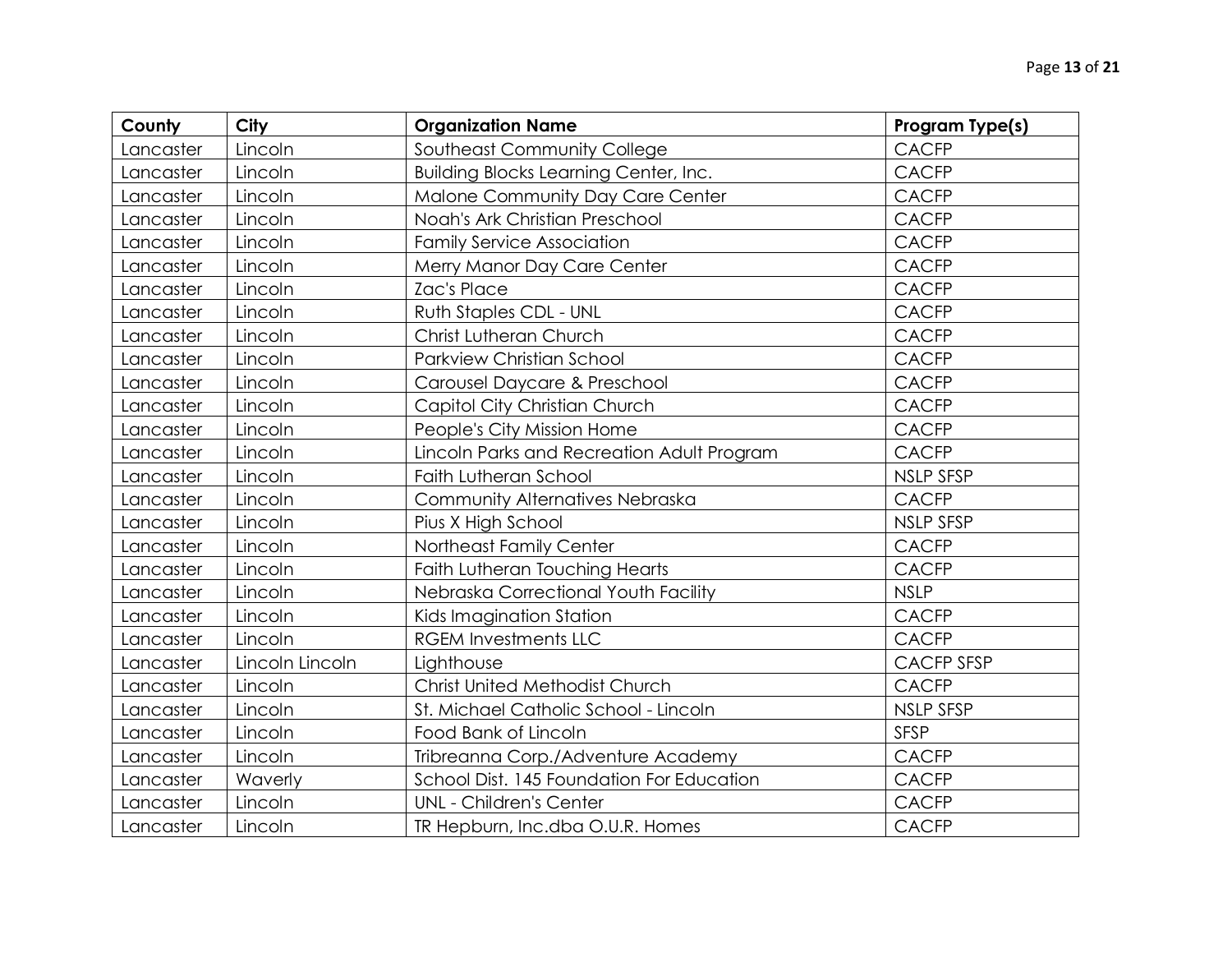| County    | City               | <b>Organization Name</b>                            | Program Type(s)   |
|-----------|--------------------|-----------------------------------------------------|-------------------|
| Lancaster | Lincoln            | Foundations Progressive Learning Center, Inc.       | <b>CACFP</b>      |
| Lancaster | Lincoln            | Educare of Lincoln                                  | <b>CACFP</b>      |
| Lancaster | Lincoln            | <b>Christ Schools</b>                               | NSLP SFSP         |
| Lancaster | Lincoln            | Kanga Kare Child Development Center                 | <b>CACFP</b>      |
| Lancaster | Lincoln            | New Beginnings Child Development Center             | <b>CACFP</b>      |
| Lancaster | Waverly            | Peaceful Beginnings Early Childhood Center          | <b>CACFP</b>      |
| Lancaster | Lincoln            | Tanya's Childcare Inc. dba Tot's Adventure Center   | <b>CACFP</b>      |
| Lancaster | Lincoln            | Top Sail LLC dba Stepping Stones Child Academy      | <b>CACFP</b>      |
| Lincoln   | North Platte       | North Platte Public School                          | <b>NSLP SFSP</b>  |
| Lincoln   | <b>Brady</b>       | <b>Brady Public School</b>                          | <b>NSLP SFSP</b>  |
| Lincoln   | Hershey            | Hershey Public School                               | <b>NSLP SFSP</b>  |
| Lincoln   | Sutherland         | Sutherland Public School                            | NSLP SFSP         |
| Lincoln   | Wallace            | Wallace School District 65R                         | <b>NSLP SFSP</b>  |
| Lincoln   | North Platte       | North Platte Catholic School                        | NSLP SFSP         |
| Lincoln   | North Platte       | North Platte Community Day Care Center              | <b>CACFP</b>      |
| Lincoln   | Maxwell            | <b>Maxwell Public Schools</b>                       | <b>NSLP SFSP</b>  |
| Lincoln   | North Platte       | Parkview Kids Christian Learning Center             | <b>CACFP</b>      |
|           | North Platte North |                                                     |                   |
| Lincoln   | Platte             | Salvation Army - North Platte                       | <b>CACFP SFSP</b> |
| Lincoln   | North Platte       | North Platte Baptist Church dba Noah's Ark Day Care | <b>CACFP</b>      |
| Lincoln   | North Platte       | Jack and Jill Daycare Center and Preschool          | <b>CACFP</b>      |
| Lincoln   | North Platte       | Ladybug Crossing Early Learning Center              | <b>CACFP</b>      |
| Lincoln   | North Platte NE    | All Seasons- An Inter generational Learning Center  | <b>CACFP</b>      |
| Lincoln   | North Platte       | Cuddles and Imagination LLC                         | <b>CACFP</b>      |
| Logan     | Stapleton          | Stapleton Public School                             | <b>NSLP SFSP</b>  |
| Loup      | Taylor             | Loup County Public School                           | <b>NSLP SFSP</b>  |
| Madison   | Madison            | St. Leonard's School                                | <b>NSLP SFSP</b>  |
| Madison   | Madison            | Trinity Lutheran School- Madison                    | <b>NSLP</b>       |
| Madison   | Norfolk            | Norfolk Catholic School                             | <b>NSLP SFSP</b>  |
| Madison   | Norfolk            | Christ Lutheran School - Norfolk                    | <b>NSLP SFSP</b>  |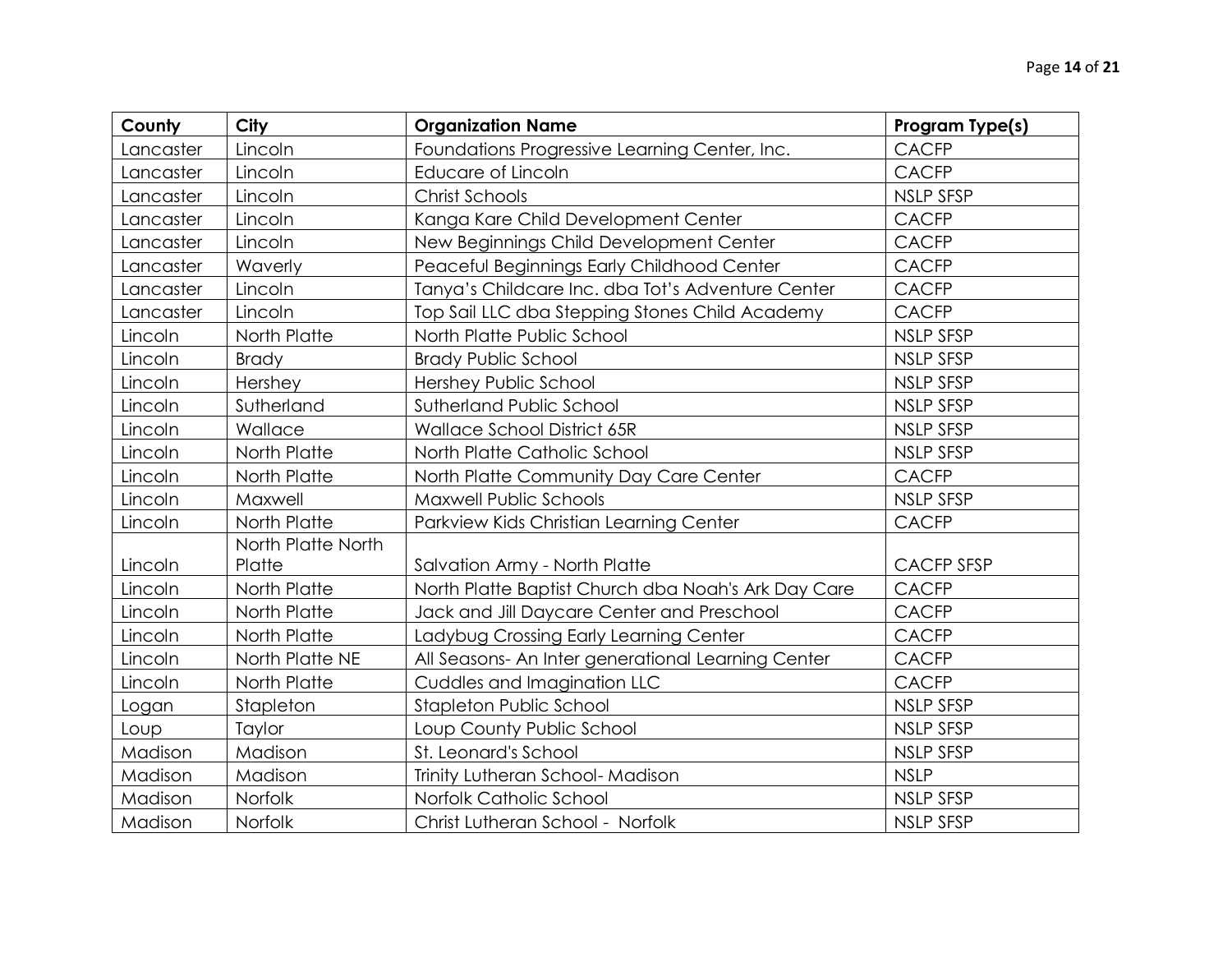| County   | City                | <b>Organization Name</b>                                   | Program Type(s)   |
|----------|---------------------|------------------------------------------------------------|-------------------|
| Madison  | <b>Battle Creek</b> | St. John Lutheran School- Battle Creek                     | <b>NSLP SFSP</b>  |
| Madison  | Madison             | <b>Madison Public School</b>                               | NSLP SFSP         |
| Madison  | Norfolk             | Norfolk Public Schools                                     | NSLP SFSP         |
| Madison  | <b>Battle Creek</b> | <b>Battle Creek Public School</b>                          | <b>NSLP SFSP</b>  |
| Madison  | Newman Grove        | Newman Grove Public School                                 | NSLP SFSP         |
| Madison  | Tilden              | <b>Elkhorn Valley Schools</b>                              | <b>NSLP SFSP</b>  |
| Madison  | Norfolk             | Wesley Center, Inc.                                        | <b>CACFP</b>      |
| Madison  | Norfolk             | Liberty Centre Services, Inc.                              | <b>CACFP</b>      |
| Madison  | Norfolk             | <b>Helping Hands Day Care</b>                              | <b>CACFP</b>      |
| Madison  | <b>Battle Creek</b> | St. John Lutheran Church - In His Arms Daycare             | <b>CACFP</b>      |
| Madison  | Norfolk             | St. Paul Lutheran School - Norfolk                         | <b>NSLP SFSP</b>  |
| Madison  | Madison             | Northeast NE Juvenile Services, Inc.                       | <b>NSLP</b>       |
| Madison  | Norfolk             | Milestones Learning Center & Childcare                     | <b>CACFP</b>      |
| Madison  | Norfolk Norfolk     | The Zone Afterschool Program                               | <b>CACFP SFSP</b> |
| Merrick  | <b>Central City</b> | Central City Public School                                 | <b>NSLP SFSP</b>  |
| Merrick  | Palmer              | Palmer Public School                                       | NSLP SFSP         |
| Merrick  | <b>Central City</b> | Merrick County Child Development Center                    | <b>CACFP</b>      |
| Merrick  | Palmer              | Palmer Community Foundation dba Palmer Child Care          | <b>CACFP</b>      |
| Morrill  | <b>Bayard</b>       | <b>Bayard Public Schools</b>                               | <b>NSLP SFSP</b>  |
| Morrill  | <b>Bridgeport</b>   | <b>Bridgeport Public School</b>                            | <b>NSLP SFSP</b>  |
| Nance    | Fullerton Fulleton  | <b>Fullerton Public School</b>                             | NSLP SFSP         |
| Nance    | Genoa               | <b>Twin River Public School</b>                            | <b>NSLP SFSP</b>  |
| Nemaha   | Johnson             | Johnson-Brock Public School                                | NSLP SFSP         |
| Nemaha   | Auburn              | Auburn Public School                                       | <b>NSLP SFSP</b>  |
| Nuckolls | <b>FAIRFIELD</b>    | South Central Nebraska Unified District #5                 | <b>NSLP SFSP</b>  |
| Nuckolls | Superior            | Superior Public School                                     | NSLP SFSP         |
| Nuckolls | Superior            | Lighthouse Comm Church of Nazarene/Lighthouse<br>Childcare | <b>CACFP</b>      |
| Otoe     | <b>PALMYRA</b>      | Palmyra District OR 1 School                               | <b>NSLP SFSP</b>  |
| Otoe     | Nebraska City       | Lourdes Central Catholic School                            | <b>NSLP SFSP</b>  |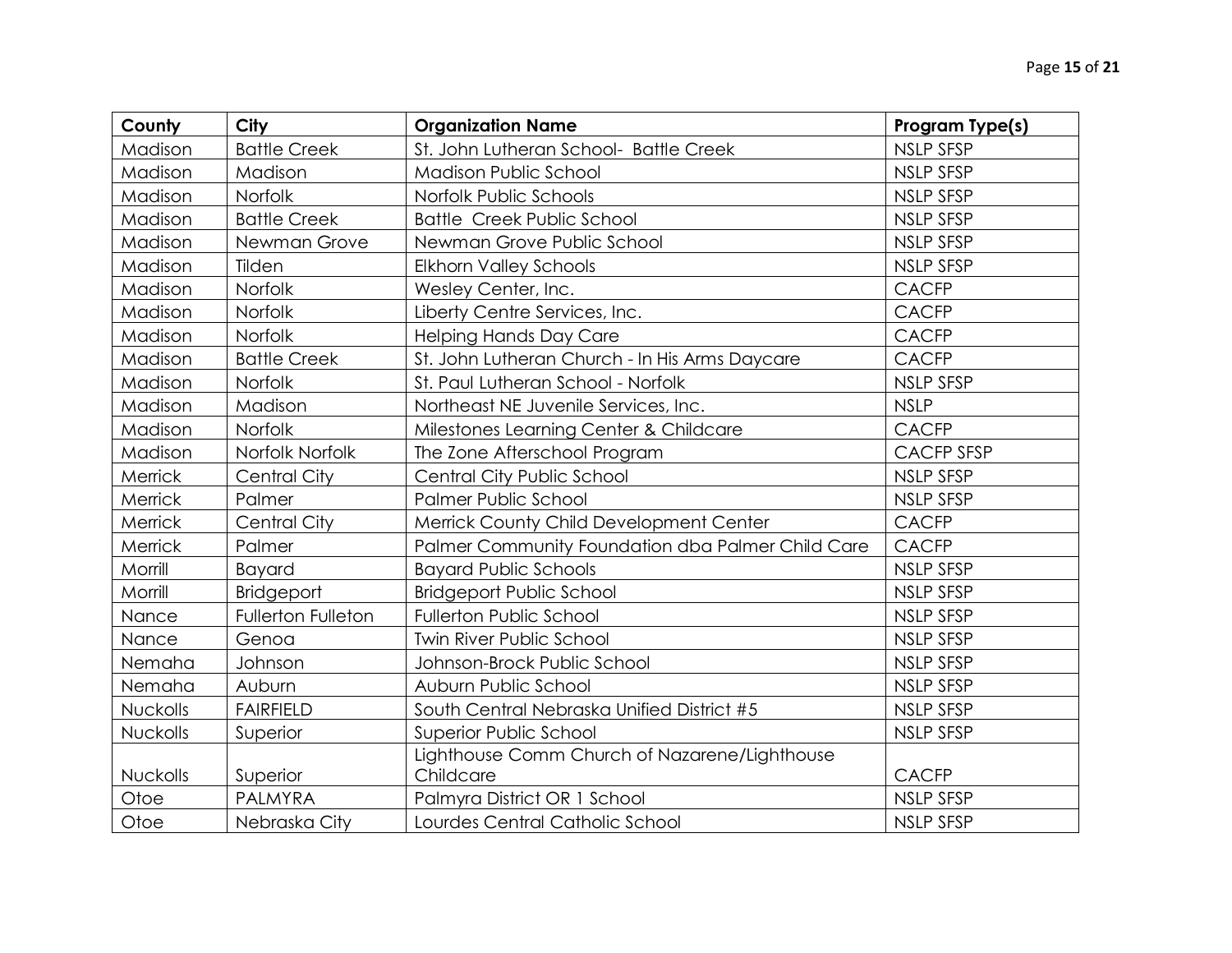| County  | City            | <b>Organization Name</b>            | Program Type(s)  |
|---------|-----------------|-------------------------------------|------------------|
| Otoe    | Nebraska City   | <b>ESU #4</b>                       | <b>NSLP SFSP</b> |
| Otoe    | Syracuse        | Syracuse-Dunbar-Avoca School        | <b>NSLP SFSP</b> |
| Otoe    | Nebraska City   | Nebraska City Schools               | NSLP SFSP        |
| Pawnee  | Pawnee City     | Pawnee City Public School           | <b>NSLP SFSP</b> |
| Pawnee  | Lewiston        | <b>Lewiston Consolidated School</b> | NSLP SFSP        |
| Perkins | Grant           | Hugs-N-Teddy Bears                  | <b>CACFP</b>     |
| Perkins | Grant           | <b>Perkins County Schools</b>       | <b>NSLP SFSP</b> |
| Phelps  | Holdrege        | Holdrege Schools                    | NSLP SFSP        |
| Phelps  | Bertrand        | <b>Bertrand Community School</b>    | <b>NSLP SFSP</b> |
| Phelps  | Loomis          | Loomis Public School                | NSLP SFSP        |
| Phelps  | Holdrege        | All Saints School - Holdrege        | <b>NSLP SFSP</b> |
| Pierce  | <b>PIERCE</b>   | Pierce Public School                | NSLP SFSP        |
| Pierce  | Plainview       | Plainview Public School             | <b>NSLP SFSP</b> |
| Pierce  | Osmond          | <b>Osmond Community School</b>      | <b>NSLP SFSP</b> |
| Pierce  | Pierce          | Zion Lutheran School - Pierce       | <b>NSLP SFSP</b> |
| Pierce  | Plainview       | Zion Lutheran School - Plainview    | <b>NSLP</b>      |
| Pierce  | Osmond          | St. Mary's School - Osmond          | <b>NSLP SFSP</b> |
| Pierce  | Pierce          | Children's World                    | <b>CACFP</b>     |
| Platte  | Columbus        | St. Isidore Grade School            | <b>NSLP SFSP</b> |
| Platte  | Columbus        | Scotus Central Catholic             | <b>NSLP SFSP</b> |
| Platte  | Lindsay         | Holy Family School                  | <b>NSLP SFSP</b> |
| Platte  | Humphrey        | St. Francis School                  | NSLP SFSP        |
| Platte  | Columbus        | Christ Lutheran School - Columbus   | <b>NSLP</b>      |
| Platte  | Columbus        | Columbus Public School              | <b>NSLP SFSP</b> |
| Platte  | Columbus        | Lakeview Community Schools          | NSLP SFSP        |
| Platte  | Humphrey        | Humphrey Public School              | <b>NSLP SFSP</b> |
| Platte  | Columbus        | St. Anthony School                  | <b>NSLP SFSP</b> |
| Platte  | Columbus        | Immanuel Lutheran School - Columbus | NSLP SFSP        |
| Platte  | Columbus        | Kid's Express Child Care Center     | <b>CACFP</b>     |
| Platte  | <b>COLUMBUS</b> | 1C A Mission Church of the LCMS     | <b>SFSP</b>      |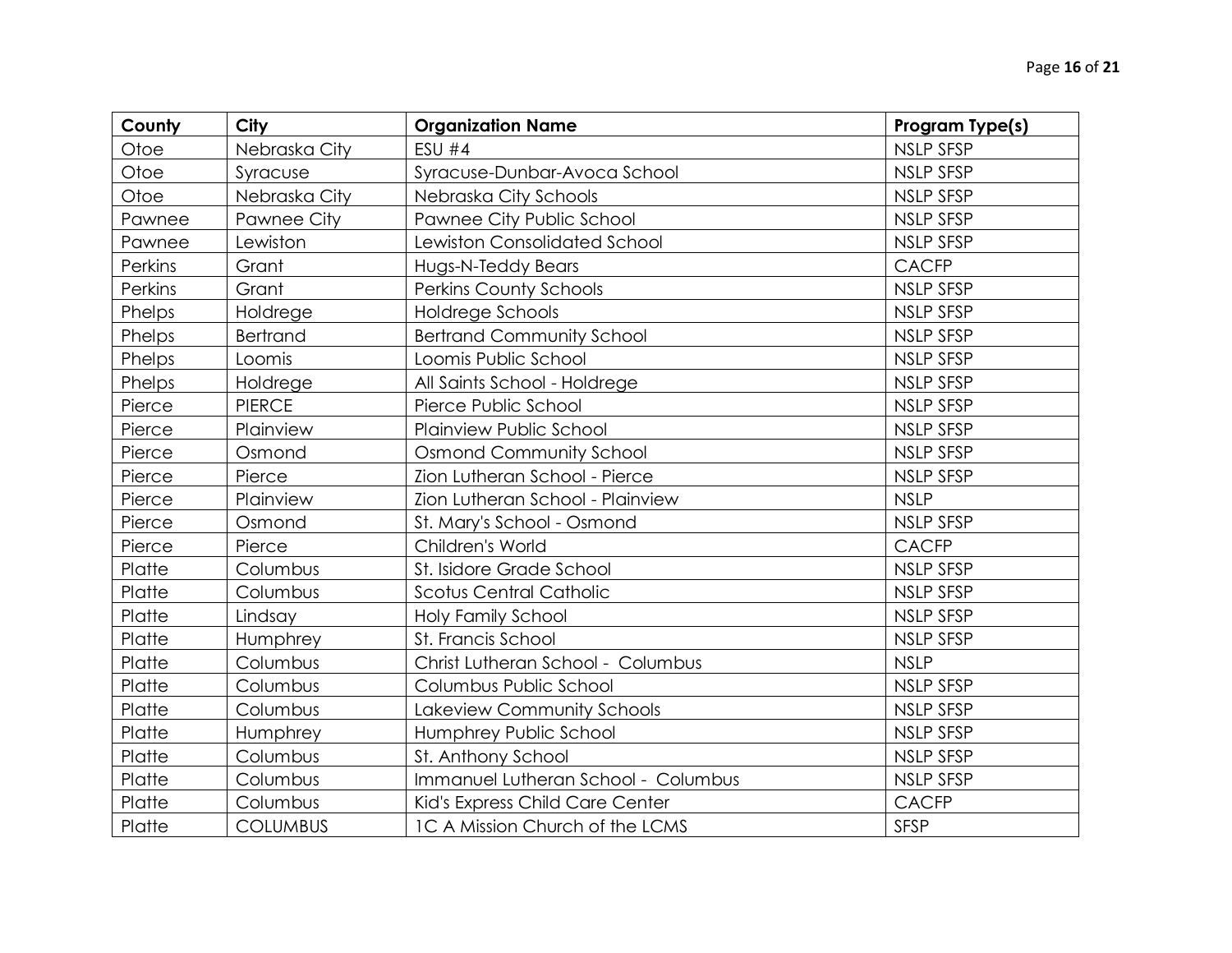| County            | <b>City</b>       | <b>Organization Name</b>                  | Program Type(s)        |
|-------------------|-------------------|-------------------------------------------|------------------------|
| Polk              | Osceola           | Osceola Public School                     | <b>NSLP SFSP</b>       |
| Polk              | SHELBY            | Shelby-Rising City Public School          | <b>NSLP SFSP</b>       |
| Polk              | Polk              | <b>High Plains Community School</b>       | <b>NSLP SFSP</b>       |
| Polk              | Stromsburg        | <b>Cross County Community Schools</b>     | <b>NSLP SFSP</b>       |
| <b>Red Willow</b> | <b>McCook</b>     | McCook Public School                      | NSLP SFSP              |
| <b>Red Willow</b> | McCook            | St. Patrick's School - McCook             | <b>NSLP SFSP</b>       |
| <b>Red Willow</b> | <b>McCook</b>     | Little Folks Child Care                   | <b>CACFP</b>           |
| <b>Red Willow</b> | <b>Bartley</b>    | Southwest Public Schools                  | NSLP SFSP              |
| Richardson        | <b>Falls City</b> | <b>Falls City Public School</b>           | <b>CACFP NSLP SFSP</b> |
| Richardson        | <b>Falls City</b> | Falls City Sacred Heart Catholic School   | <b>NSLP SFSP</b>       |
| Richardson        | Dubois            | Cornhusker Council, BSA                   | <b>NSLP</b>            |
| Richardson        | Humboldt          | S.E. Nebr. Community Action Council       | <b>CACFP</b>           |
| Richardson        | Humboldt          | Humboldt/Tablerock-Steinauer              | NSLP SFSP              |
| Richardson        | <b>Falls City</b> | Sacred Heart Daycare and Learning Center  | <b>CACFP</b>           |
| Richardson        | Humboldt          | <b>Building Beginnings Child Care LLC</b> | <b>CACFP</b>           |
| Rock              | <b>BASSETT</b>    | Rock County Public Schools                | <b>NSLP SFSP</b>       |
| Saline            | Crete             | Crete Public Schools                      | <b>CACFP NSLP SFSP</b> |
| Saline            | Dorchester        | Dorchester Public School                  | <b>NSLP SFSP</b>       |
| Saline            | Friend            | Friend Public School                      | <b>NSLP SFSP</b>       |
| Saline            | <b>WILBER</b>     | Wilber-Clatonia Public School             | <b>NSLP SFSP</b>       |
| Saline            | Crete             | St. James School                          | <b>NSLP SFSP</b>       |
| Sarpy             | Bellevue          | <b>Bellevue Public Schools</b>            | <b>NSLP SFSP</b>       |
| Sarpy             | Gretna            | Gretna Public School                      | <b>NSLP SFSP</b>       |
| Sarpy             | Springfield       | South Sarpy School District 46            | NSLP SFSP              |
| Sarpy             | Bellevue          | St. Mary's School - Bellevue              | <b>NSLP SFSP</b>       |
| Sarpy             | Bellevue          | St. Bernadette School                     | <b>NSLP SFSP</b>       |
| Sarpy             | Papillion         | St. Columbkille School                    | NSLP SFSP              |
| Sarpy             | Bellevue          | St. Matthew the Evangelist School         | <b>NSLP SFSP</b>       |
| Sarpy             | Bellevue          | Offutt AFB Child Dev. Center              | <b>DCH</b>             |
| Sarpy             | Offutt AFB        | Offutt Youth Program                      | <b>CACFP</b>           |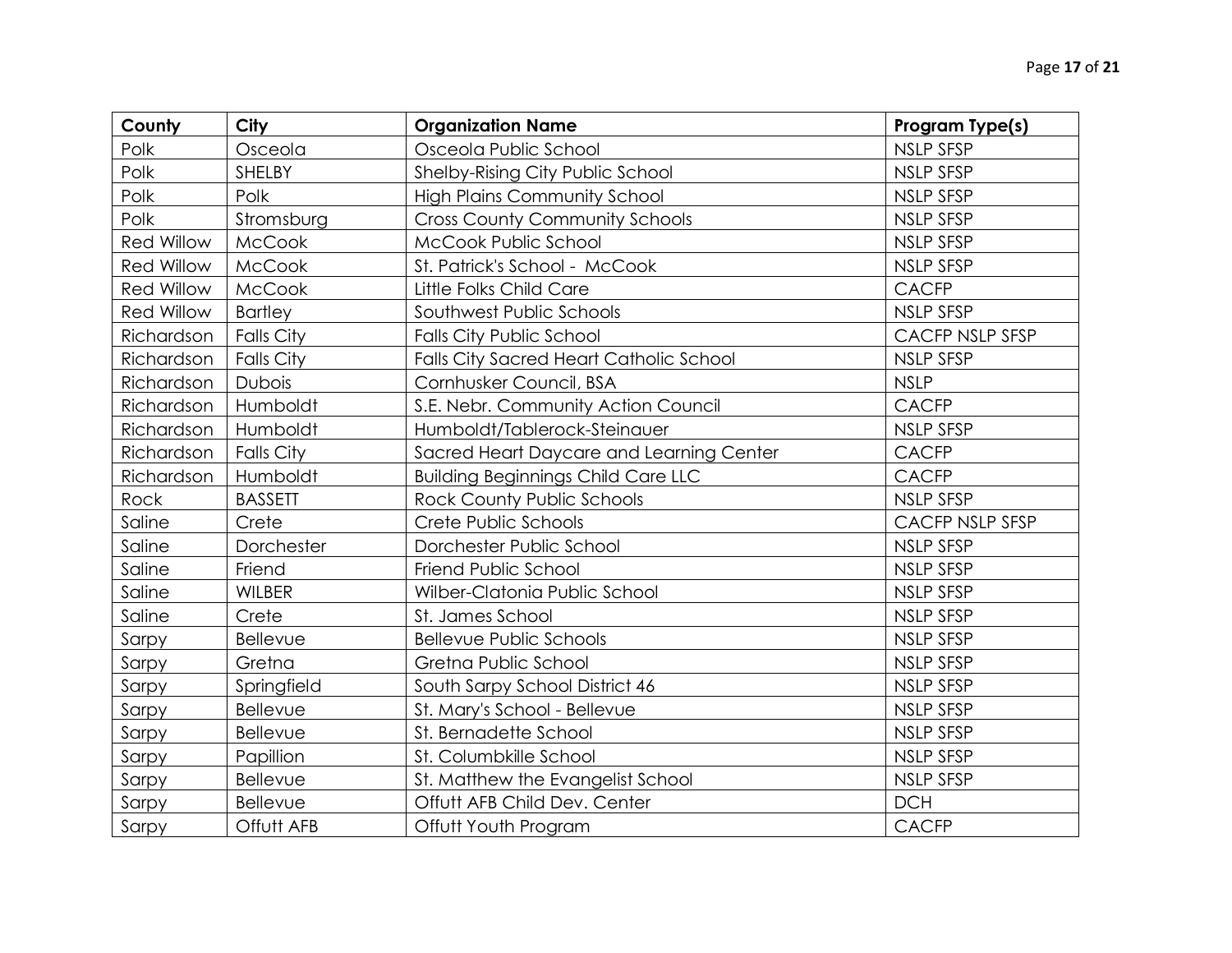| County       | City               | <b>Organization Name</b>                    | Program Type(s)  |
|--------------|--------------------|---------------------------------------------|------------------|
| Sarpy        | Bellevue           | <b>Only Quality Kids</b>                    | <b>CACFP</b>     |
| Sarpy        | Bellevue           | Offutt Child Development Center             | <b>CACFP</b>     |
| Sarpy        | La Vista           | Sarpy County Juvenile Justice Center        | <b>NSLP</b>      |
| Sarpy        | Bellevue           | <b>Marions Quality Service</b>              | <b>CACFP</b>     |
| Sarpy        | LaVista            | <b>Beautiful Savior Lutheran Church</b>     | <b>CACFP</b>     |
| Sarpy        | Papillion          | ABC & Me, Inc.                              | <b>CACFP</b>     |
| Sarpy        | Bellevue           | St. James United Methodist Church           | <b>CACFP</b>     |
| Sarpy        | La Vista,          | J & J Building Blocks Inc.                  | <b>CACFP</b>     |
| Sarpy        | La Vista           | <b>ESU #3</b>                               | CACFP NSLP SFSP  |
| Sarpy        | La Vista           | <b>Bright Stars Childcare LLC</b>           | <b>CACFP</b>     |
| Saunders     | Ashland            | <b>Ashland Greenwood Schools</b>            | <b>NSLP SFSP</b> |
| Saunders     | Yutan              | <b>Yutan Public Schools</b>                 | <b>NSLP SFSP</b> |
| Saunders     | Wahoo              | <b>Wahoo Public Schools</b>                 | <b>NSLP SFSP</b> |
| Saunders     | Mead               | Mead Public School                          | <b>NSLP SFSP</b> |
| Saunders     | Cedar Bluffs       | Cedar Bluffs Public School                  | <b>NSLP SFSP</b> |
| Saunders     | Wahoo              | <b>Bishop Neumann High School</b>           | <b>NSLP SFSP</b> |
| Saunders     | Wahoo              | Wahoo Happy Hearts Daycare & Preschool      | <b>CACFP</b>     |
| Scotts Bluff | Gering             | Gering Public School                        | <b>NSLP SFSP</b> |
| Scotts Bluff | Scottsbluff        | Scottsbluff Public Schools                  | <b>NSLP SFSP</b> |
| Scotts Bluff | Mitchell           | Mitchell Public School                      | <b>NSLP SFSP</b> |
| Scotts Bluff | Minatare           | Minatare Public Schools                     | <b>NSLP SFSP</b> |
| Scotts Bluff | Morrill            | Morrill Public School                       | CACFP NSLP SFSP  |
| Scotts Bluff | Scottsbluff        | St. Agnes School - Scottsbluff              | <b>NSLP SFSP</b> |
| Scotts Bluff | <b>SCOTTSBLUFF</b> | Panhandle Youth Shelter                     | <b>NSLP</b>      |
| Scotts Bluff | Gering             | Panhandle Family Day Care                   | <b>DCH</b>       |
| Scotts Bluff | Scottsbluff        | Panhandle Day Care Center, Inc.             | <b>CACFP</b>     |
| Scotts Bluff | Scottsbluff        | Kids First/First United Methodist           | <b>CACFP</b>     |
| Scotts Bluff | Mitchell           | Golden Child Development Center             | <b>CACFP</b>     |
| Scotts Bluff | Gering             | The Learning Tree - Rejoice Lutheran Church | <b>CACFP</b>     |
| Scotts Bluff | Gering             | Carpenter Intergenerational Center          | <b>SFSP</b>      |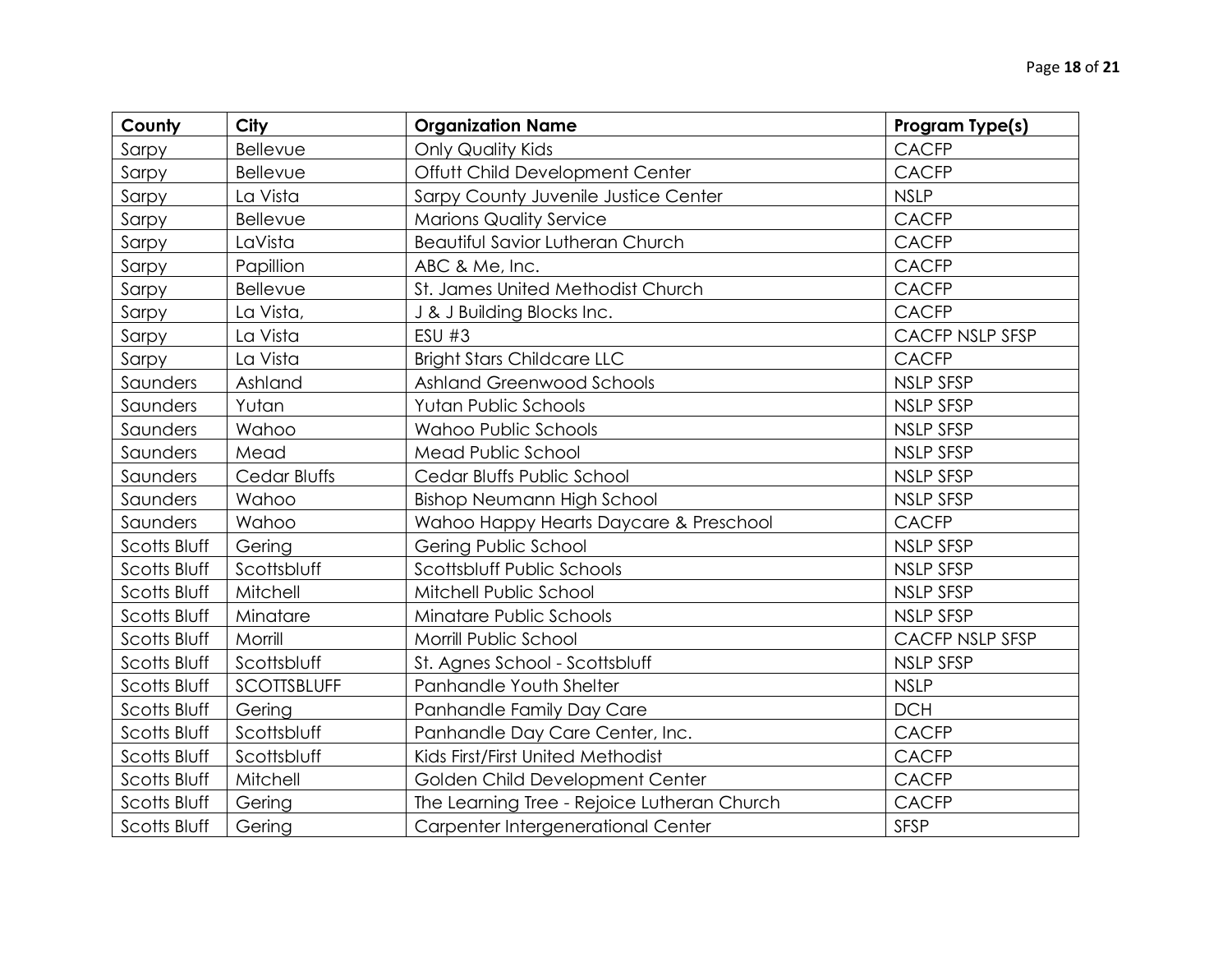| County        | City               | <b>Organization Name</b>                        | Program Type(s)        |
|---------------|--------------------|-------------------------------------------------|------------------------|
| Scotts Bluff  | Scottsbluff        | Lil Angels Playhouse                            | <b>CACFP</b>           |
| Scotts Bluff  | Scottsbluff        | ESU #13                                         | <b>CACFP NSLP SFSP</b> |
| Scotts Bluff  | Scottsbluff        | Generations                                     | <b>CACFP</b>           |
|               |                    | First Presbyterian dba Blessed Beginnings Early |                        |
| Scotts Bluff  | Scottsbluff        | <b>Childhood Center</b>                         | <b>CACFP</b>           |
| Seward        | Milford            | Milford Public School                           | <b>NSLP SFSP</b>       |
| Seward        | Seward             | Seward Public Schools                           | <b>NSLP SFSP</b>       |
| Seward        | Utica              | Centennial Public School                        | <b>NSLP SFSP</b>       |
| Seward        | Seward             | St. John Lutheran School - Seward               | <b>CACFP NSLP SFSP</b> |
| Seward        | Seward             | Our Redeemer Lutheran School - Seward           | <b>NSLP</b>            |
| Seward        | Utica              | St. Paul Lutheran School - Utica                | NSLP SFSP              |
| Seward        | Milford            | Little Leaps of Faith                           | <b>CACFP</b>           |
| Seward        | Seward             | St. Vincent DePaul Catholic                     | <b>NSLP</b>            |
| Sheridan      | <b>Hay Springs</b> | Hay Springs Public School                       | <b>NSLP SFSP</b>       |
| Sheridan      | <b>GORDON</b>      | Gordon-Rushville Public Schools                 | <b>NSLP SFSP</b>       |
| Sheridan      | <b>Hay Springs</b> | Pioneer Manor Daycare                           | <b>CACFP</b>           |
| Sherman       | Loup City          | Loup City Public School                         | <b>NSLP SFSP</b>       |
| Sherman       | <b>LITCHFIELD</b>  | Litchfield Public School                        | <b>NSLP SFSP</b>       |
| Sherman       | Loup City          | Central Nebraska Community Services             | <b>CACFP</b>           |
| Sioux         | Harrison           | Sioux County Schools                            | <b>NSLP</b>            |
| Stanton       | Stanton            | <b>Stanton Community Schools</b>                | <b>NSLP SFSP</b>       |
| Thayer        | Davenport          | <b>Bruning-Davenport Unified System</b>         | <b>NSLP SFSP</b>       |
| <b>Thayer</b> | Deshler            | Deshler Lutheran School                         | <b>NSLP SFSP</b>       |
| Thayer        | Deshler            | Deshler Public School                           | <b>NSLP SFSP</b>       |
| Thayer        | Hebron             | <b>Thayer Central Community Schools</b>         | <b>NSLP SFSP</b>       |
| Thomas        | <b>THEDFORD</b>    | <b>Thedford Rural High School</b>               | <b>NSLP SFSP</b>       |
| Thurston      | Macy               | Umo 'ho' Nation Public School                   | CACFP NSLP SFSP        |
| Thurston      | Winnebago          | Winnebago Tribe of NE                           | <b>SFSP</b>            |
| Thurston      | WALTHILL           | <b>Walthill Public School</b>                   | <b>NSLP SFSP</b>       |
| Thurston      | Winnebago          | Winnebago Public School                         | <b>NSLP SFSP</b>       |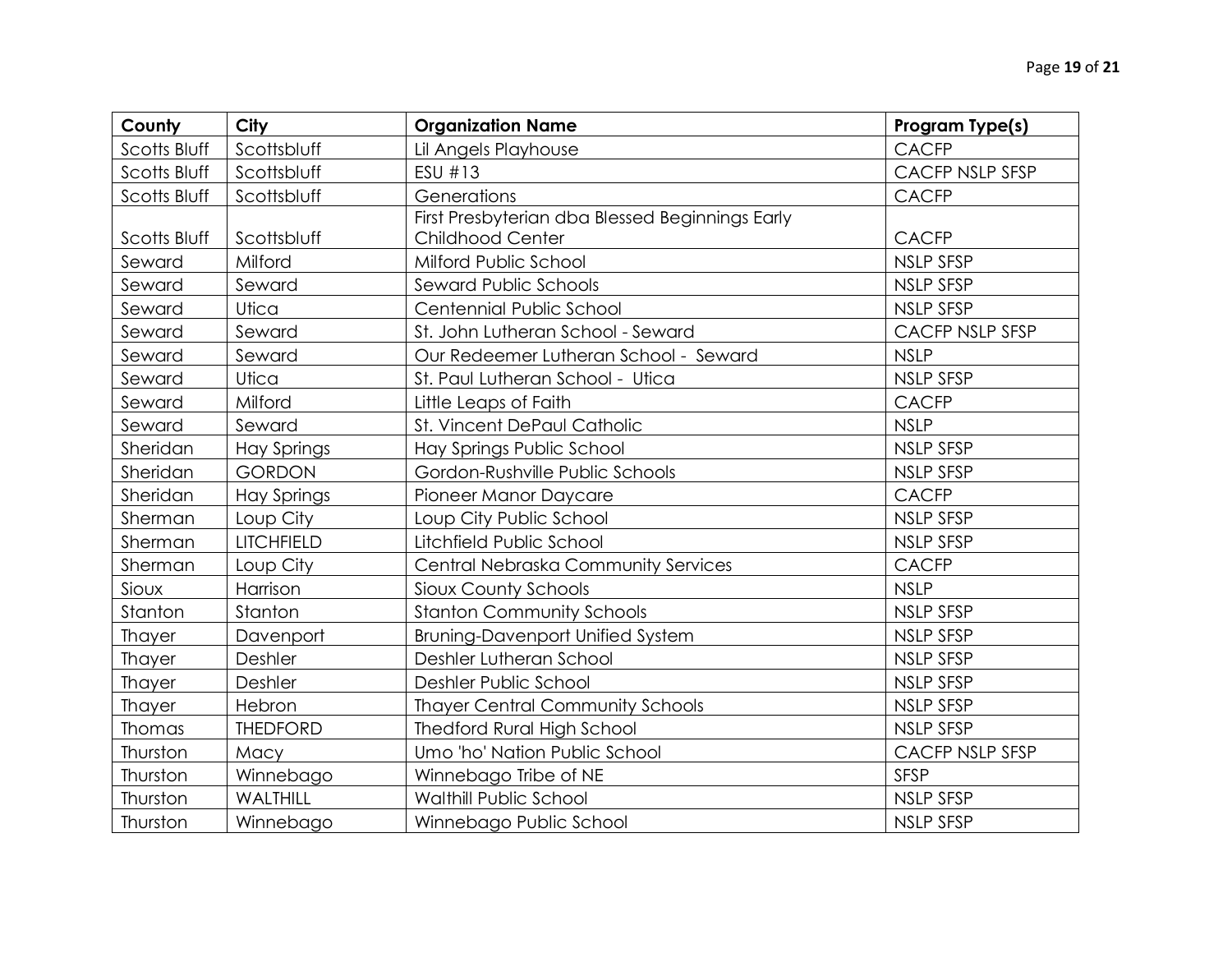| County     | City             | <b>Organization Name</b>                              | Program Type(s)  |
|------------|------------------|-------------------------------------------------------|------------------|
| Thurston   | Winnebago        | St. Augustine Indian Mission School                   | <b>NSLP SFSP</b> |
| Thurston   | Winnebago        | Ho Chunk Neenk-Chunk Ho Chee Inc.                     | <b>NSLP</b>      |
| Thurston   | Pender           | Pender Public School                                  | <b>NSLP SFSP</b> |
| Thurston   | Pender           | Northeast Nebraska Community Action Partnership, Inc. | <b>CACFP</b>     |
| Thurston   | Macy             | Omaha Tribe Head Start                                | <b>CACFP</b>     |
| Thurston   | Winnebago        | Winnebago Tribe of Nebraska                           | <b>CACFP</b>     |
| Valley     | <b>ORD</b>       | Ord Public Schools                                    | <b>NSLP SFSP</b> |
| Valley     | Arcadia          | Arcadia Public School                                 | <b>NSLP SFSP</b> |
| Valley     | Ord              | St. Mary's School - Ord                               | NSLP SFSP        |
| Valley     | Ord              | Linda's Preschool LLC                                 | <b>CACFP</b>     |
| Washington | <b>Blair</b>     | <b>Blair Community Schools</b>                        | <b>NSLP SFSP</b> |
| Washington | Fort Calhoun     | Fort Calhoun Community Schools                        | <b>NSLP SFSP</b> |
| Washington | Arlington        | Arlington Public School                               | <b>NSLP SFSP</b> |
| Washington | Arlington        | St. Paul's Lutheran School - Arlington                | <b>NSLP</b>      |
| Wayne      | Wakefield        | ESU#1                                                 | <b>NSLP SFSP</b> |
| Wayne      | Wayne            | Wayne Public School                                   | <b>NSLP SFSP</b> |
| Wayne      | WAKEFIELD        | <b>Wakefield Community School</b>                     | <b>NSLP SFSP</b> |
| Wayne      | Winside          | Winside Public School                                 | <b>NSLP SFSP</b> |
| Wayne      | Wayne            | St. Mary's School - Wayne                             | <b>NSLP SFSP</b> |
| Wayne      | Wayne            | Rainbow World Child Care                              | <b>CACFP</b>     |
| Wayne      | Wayne            | PJ's Child Care Center                                | <b>CACFP</b>     |
| Webster    | <b>Red Cloud</b> | <b>Red Cloud Community School</b>                     | <b>NSLP SFSP</b> |
| Webster    | <b>BLUE HILL</b> | <b>Blue Hill School</b>                               | <b>NSLP SFSP</b> |
| Webster    | <b>Red Cloud</b> | Valley Child Development Center                       | <b>CACFP</b>     |
| Wheeler    | <b>BARTLETT</b>  | <b>Wheeler Central Schools</b>                        | <b>NSLP SFSP</b> |
| York       | York             | Emmanuel Lutheran School                              | <b>NSLP SFSP</b> |
| York       | York             | St. Joseph School - York                              | <b>NSLP SFSP</b> |
| York       | York             | York Public Schools                                   | NSLP SFSP        |
| York       | McCool Junction  | McCool Junction Public School                         | <b>NSLP SFSP</b> |
| York       | Henderson        | <b>Heartland Community School</b>                     | <b>NSLP SFSP</b> |